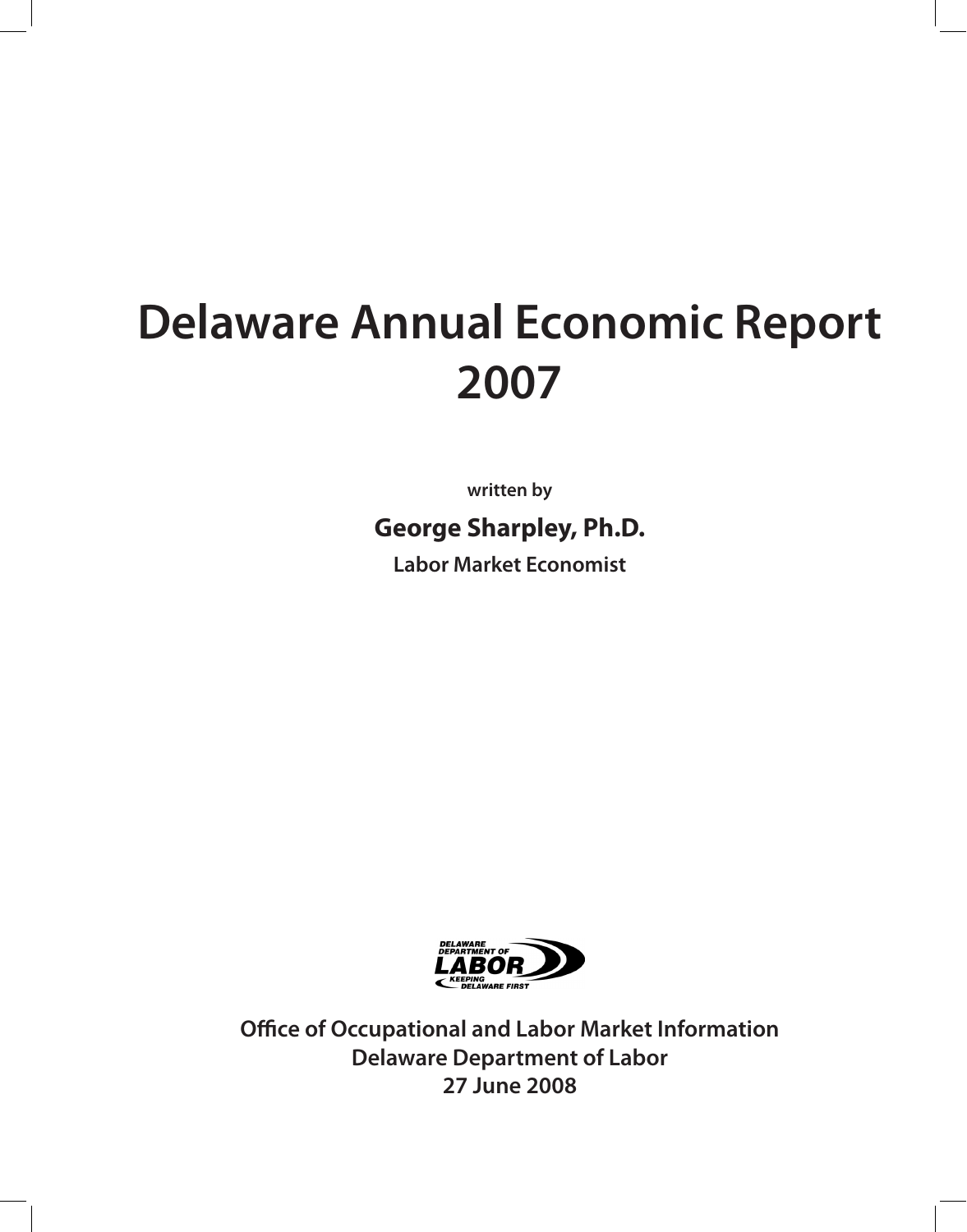## **Table of Contents**

| State Gross Domestic Product and Personal Income 5 |  |
|----------------------------------------------------|--|
|                                                    |  |
|                                                    |  |
|                                                    |  |
|                                                    |  |
|                                                    |  |
|                                                    |  |
|                                                    |  |
|                                                    |  |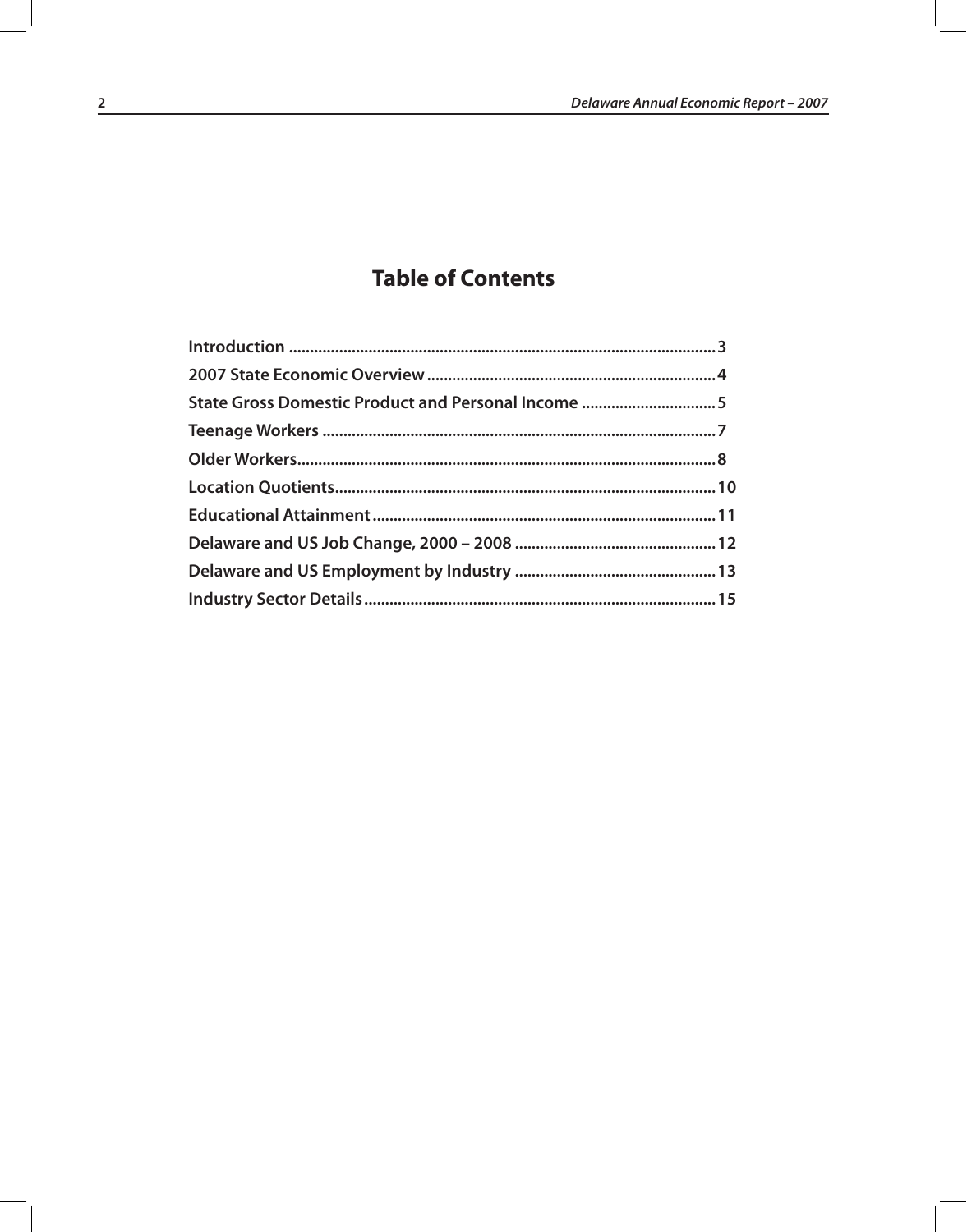## **Introduction**

This is the second annual economic report for the state of Delaware from the Delaware Department of Labor, Office of Occupational and Labor Market Information. Our purpose in writing it is twofold: to provide comprehensive and objective facts as they relate to the state's economy and, we hope, to help educate.

To meet our first goal, we use only original source data from the Bureau of the Census, the Bureau of Labor Statistics, the Bureau of Economic Analysis, and the Delaware Department of Labor. We provide only enough analysis of the data for it to be put into context and leave any conclusions to be drawn to the reader. We have attempted to provide all relevant data necessary for the reader to make an accurate and fair assessment of the state of Delaware's economy.

For the second goal, instead of adding one year of data to each of the sections from last year's report, we have added some new topics and dropped others. It is hoped that by doing so we will introduce non-economists to ways of looking at the economy which are new to them. Anyone seeking an update of material from last year's publication which is not included in this year's report may obtain it by contacting our office. Likewise, any suggestions for future topics pertinent to the state of Delaware's economy are most welcome.

There are no projections or forecasts in this report. Its intent is to provide current data, along with enough historical data to put the present into context. Those interested in our forecasts of industry and occupation employment changes up to the year 2016 can find our long-term forecasts on our website at:

#### *http://www.delawareworks.com/OOLMI/Resources/projections2016.pdf*

Hardcopies of this publication, as well as our short-term forecasts to the year 2009, can be obtained by contacting our office.

#### **Contact Information**

George Sharpley, Ph.D. Labor Market Economist Office of Occupational and Labor Market Information Fox Valley Annex 19 West Lea Blvd. Wilmington, DE 19802

Phone: 302-761-8060 Fax: 302-761-6598 Email: george.sharpley@state.de.us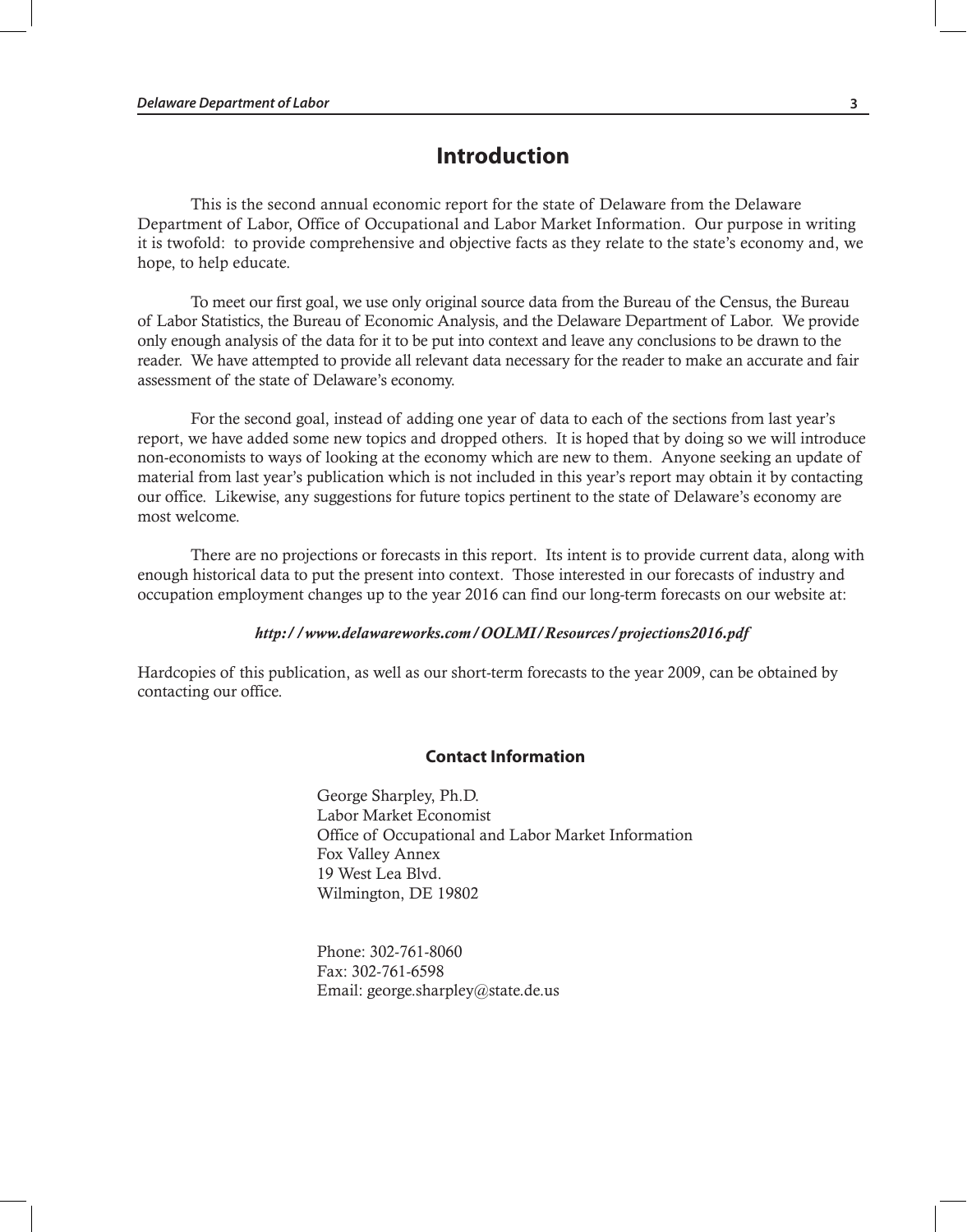## **2007 State Economic Overview**

Probably the two most familiar economic data series are the residential employment statistics, which include the unemployment rate, and the business establishment data, which include the number of area jobs. As they come from different sources, they frequently send somewhat conflicting signals, as they did in Delaware last year.

The residential employment statistics program, officially known as the Local Area Unemployment Statistics (LAUS) program, generates estimates of the labor force, employment, unemployment, and unemployment rate for residents in the state, each county, and cities with populations of 25,000 and above (Wilmington, Newark, and Dover in Delaware's case). It is based on a survey of about 900 households in the state, which is supplemented by an econometric model that incorporates similar data from seven other states in the region, plus Washington, D.C. The average annual LAUS data for 2007 show that the number of employed Delaware residents rose by 3,976 over 2006 levels, while the number of unemployed residents fell by 590, making the labor force, which is the sum of the employed

and the unemployed, rise by 3,386. The unemployment rate, which was 3.5 percent in 2006, fell to 3.4 percent in 2007.

The business establishment data, officially known as the Current Employment Statistics (CES) program, surveys over 1,200 business establishments in the state each month. Where the LAUS program counts state residents, the CES program counts jobs in the state. The data from the CES surveys are reconciled at the beginning of each year to employment reports which must be submitted by virtually all businesses. The CES data show economic growth slowing in 2007, with Delaware generating 800 net additional jobs that year, after adding 4,900 in 2006. The state's annual average from 1990 through 2007 is 5,300 net new jobs per year.

There are additional measures available, which we detail throughout the text of this report. Two of the broadest measures of economic activity are state Gross Domestic Product (GDP), which is the total economic value produced, and personal income, which is the value of all income received. Data on these are presented in the next section of this report.



#### **Annual Unemployment Rates, US and Delaware**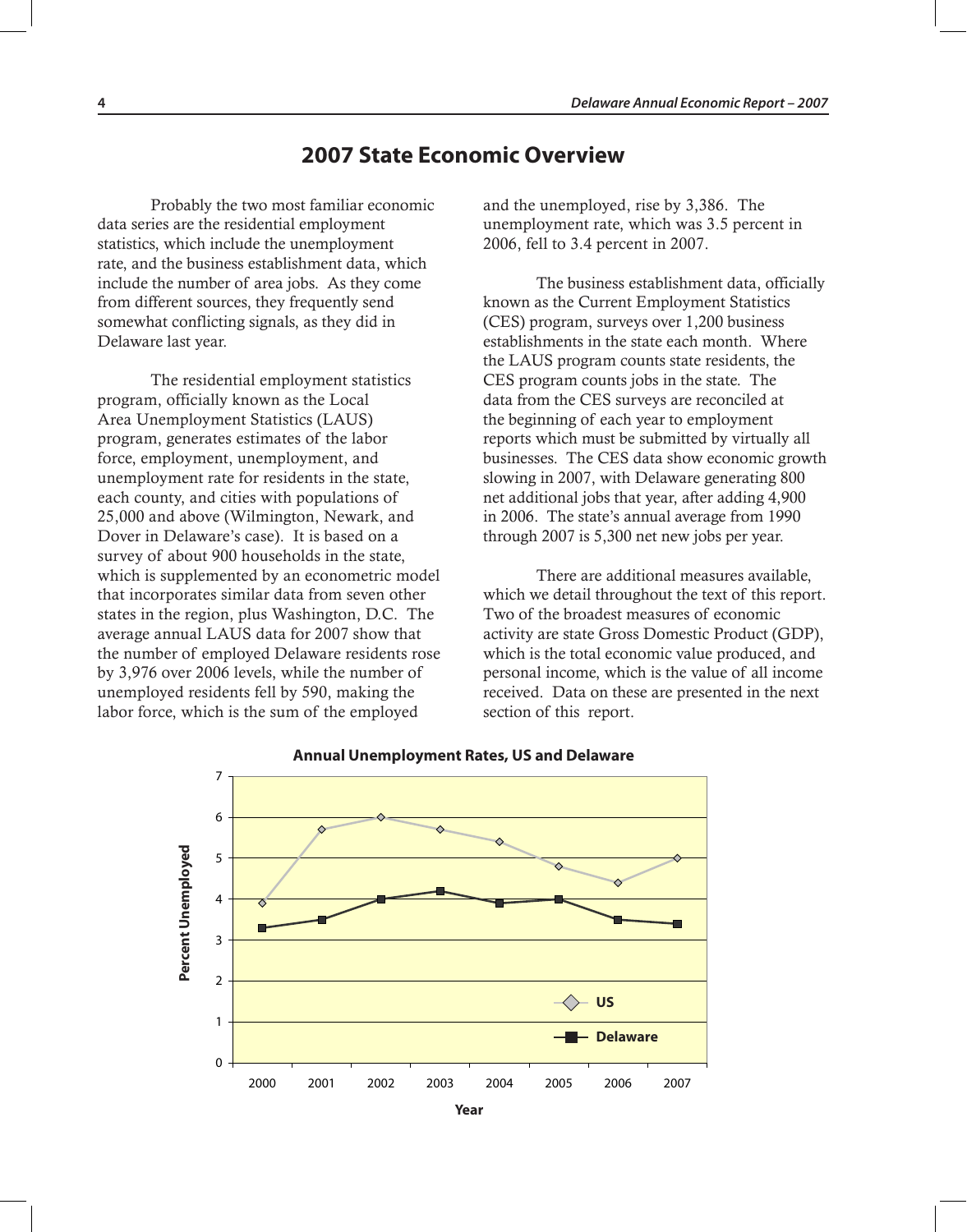## **State Gross Domestic Product and Personal Income**

The two broadest measures of state economic activity are state gross domestic product (GDP) and state personal income. Both measures are produced by the US Bureau of Economic Analysis (BEA) as parts of their regional economic accounts. Delaware ranked at the very top of all states for 2007 GDP per capita, while it was 12th in per capita personal income. So which is the better representation of the standard of living for the average Delaware resident? The answer is personal income and the reason is that while all of personal income accrues to state residents, a very large component of state GDP flows out of the state.

|                   |          |          | Percent  |
|-------------------|----------|----------|----------|
| <b>State</b>      | 2006     | 2007     | Change   |
| <b>Delaware</b>   | \$58,242 | \$56,496 | $-3.0\%$ |
| <b>Maryland</b>   | 38,950   | 39,596   | 1.7      |
| <b>New Jersey</b> | 44,649   | 45,052   | 0.9      |
| Pennsylvania      | 34,699   | 35,153   | 1.3      |

#### **Real GDP per Capita**

| <b>State</b>      | 2006     | 2007     | <b>Percent</b><br>Change |
|-------------------|----------|----------|--------------------------|
| <b>Delaware</b>   | \$39,131 | \$40,608 | 3.8%                     |
| <b>Maryland</b>   | 43,788   | 46,021   | 5.1                      |
| <b>New Jersey</b> | 46,763   | 49,194   | 5.2                      |
| Pennsylvania      | 36,825   | 38,788   | 5.3                      |

**Personal Income per Capita**

#### State GDP has three components. First, there is compensation of employees, which is the wages, salaries, bonuses, and any other supplements paid to the workers (including management). Second is taxes on production and imports, less subsidies, which are the state and local taxes, such as property taxes and gross receipts or sales taxes, which are chargeable to business entities. Subtracted from the taxes are

any cash subsidies provided from government to businesses. Finally, there is gross operating surplus, which is what is left from revenue after workers compensation and business taxes are paid. It is gross profit, plus capital expenses.

In 2006, the latest year for which detailed GDP data are available, the US average for compensation of employees was 56.7 percent of GDP. In Delaware, 42.4 percent of state GDP went to employees, the lowest percentage of any state. The US average tax rate on business production was 7.0 percent of GDP. In Delaware the average rate of 4.1 percent was the secondlowest in the nation; only Oregon, at 4.0 percent, had a lower rate. The final component of GDP, gross operating surplus, averaged 36.3 percent of GDP in the US and 53.5 percent of state GDP in Delaware. This was the highest of any state and Delaware was the only state with over half its GDP going to capital and profits. In any state, but particularly a small state like Delaware, a great deal of capital comes from other locations, so a large portion of gross operating surplus flows back out of the state. This is why personal income should be considered a better measure of economic well-being than GDP. (Note: The industry descriptions in a later portion of this report were written before the 2006 detailed GDP data were available, so they use 2005 data.)

#### **Employee Compensation as a Percent of GDP**

| <b>State</b>      | 2006  |
|-------------------|-------|
| <b>Delaware</b>   | 42.4% |
| Maryland          | 60.6  |
| <b>New Jersey</b> | 57.4  |
| Pennsylvania      | 58.9  |

BEA defines personal income as the income received by all persons from all sources. It can be broken into earned (from current labor) and unearned income (dividends, interest, rent, and government transfer payments), with adjustments for pensions, insurance, and social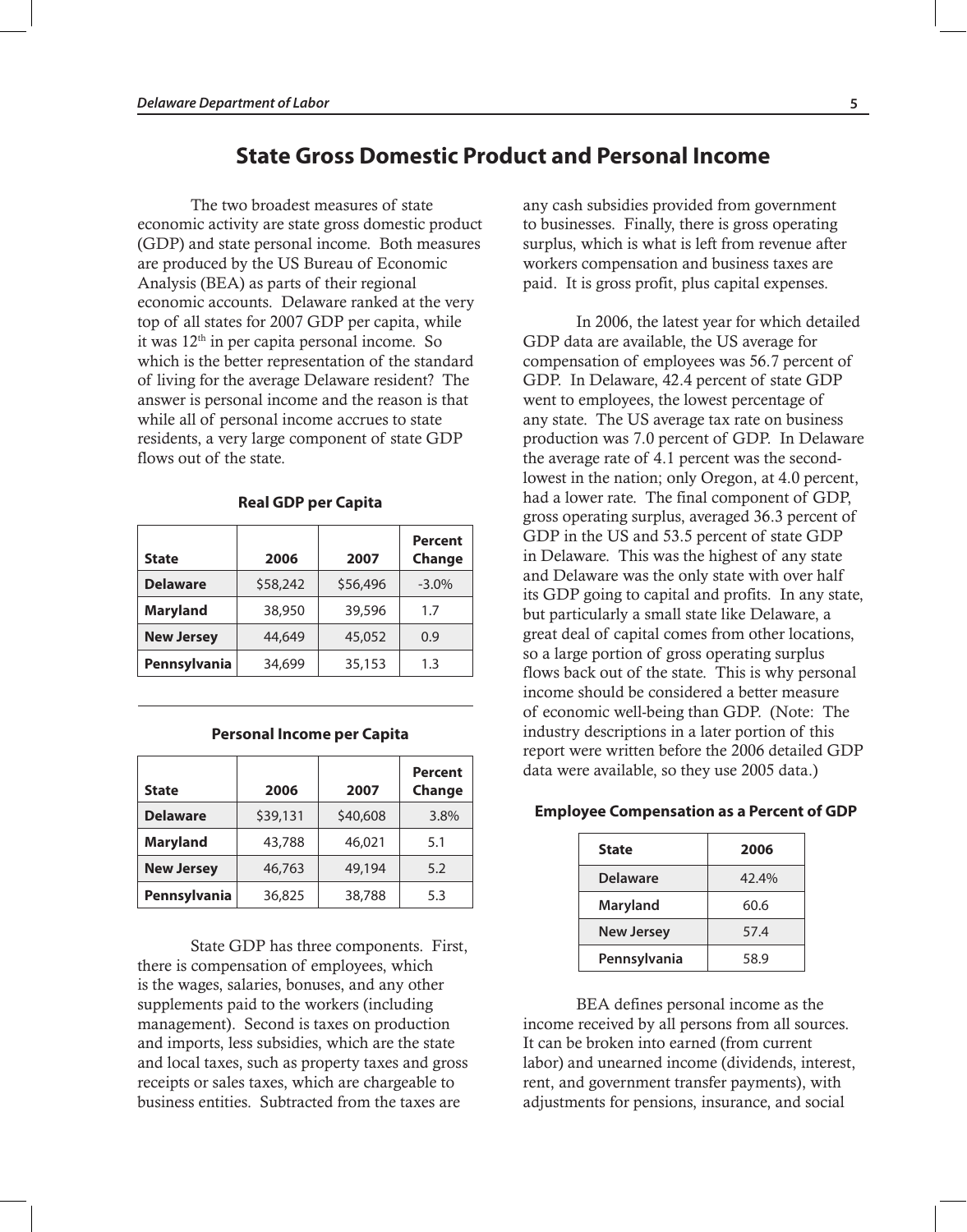security contributions. While some workers in Delaware live elsewhere, and some state residents work elsewhere, BEA adjusts for this to provide estimates for income by state of residence. Given two areas with similar costs of living, the one with higher per capita personal income would be considered to offer a higher standard of living.

Where the overall GDP and personal income data rank Delaware somewhat differently, their changes per year are generally similar. That was the case in 2007, when both show the Delaware economy to be in a weakened state. For the US as a whole, per capita personal income rose by 5.2 percent in 2007. In Delaware, it grew by 3.8 percent, third slowest in the nation. Only Tennessee and Arizona, both at 3.4 percent, grew more slowly. GDP growth paints an even darker picture. While national real GDP growth slowed to 2.0 percent in 2007, Delaware was



**Real GDP per Capita, Percent Change, US and DE**

one of three states with falling real GDP. New Hampshire's GDP change was just slightly negative (-0.01 percent), Michigan's fell by 1.2 percent, and Delaware's fell by 1.6 percent. BEA attributes this performance to "a large decline in finance and insurance, and secondarily due to a decline in construction."

In 2006, there were also three states with negative



real GDP growth, and Delaware was not among them. However, Delaware had the smallest gain in real GDP among all the rest of the states. When population change is included, there were seven states with declining GDP per capita in 2006. Delaware had the largest decline, with its real GDP per capita falling by \$550 from 2005 to 2006.

Over the last decade, GDP for both Delaware and the US has had its ups and downs, as the chart above shows. State GDP has been more volatile, as might be expected when comparing a small state against the entire nation. Over the ten-year period, annual real per capita GDP growth averaged 1.9 percent in the US and 1.1 percent in Delaware. The data begin in 1997 because that is the first year of data under the changed industry classification system; BEA strongly cautions against combining pre-1997 data with the current series.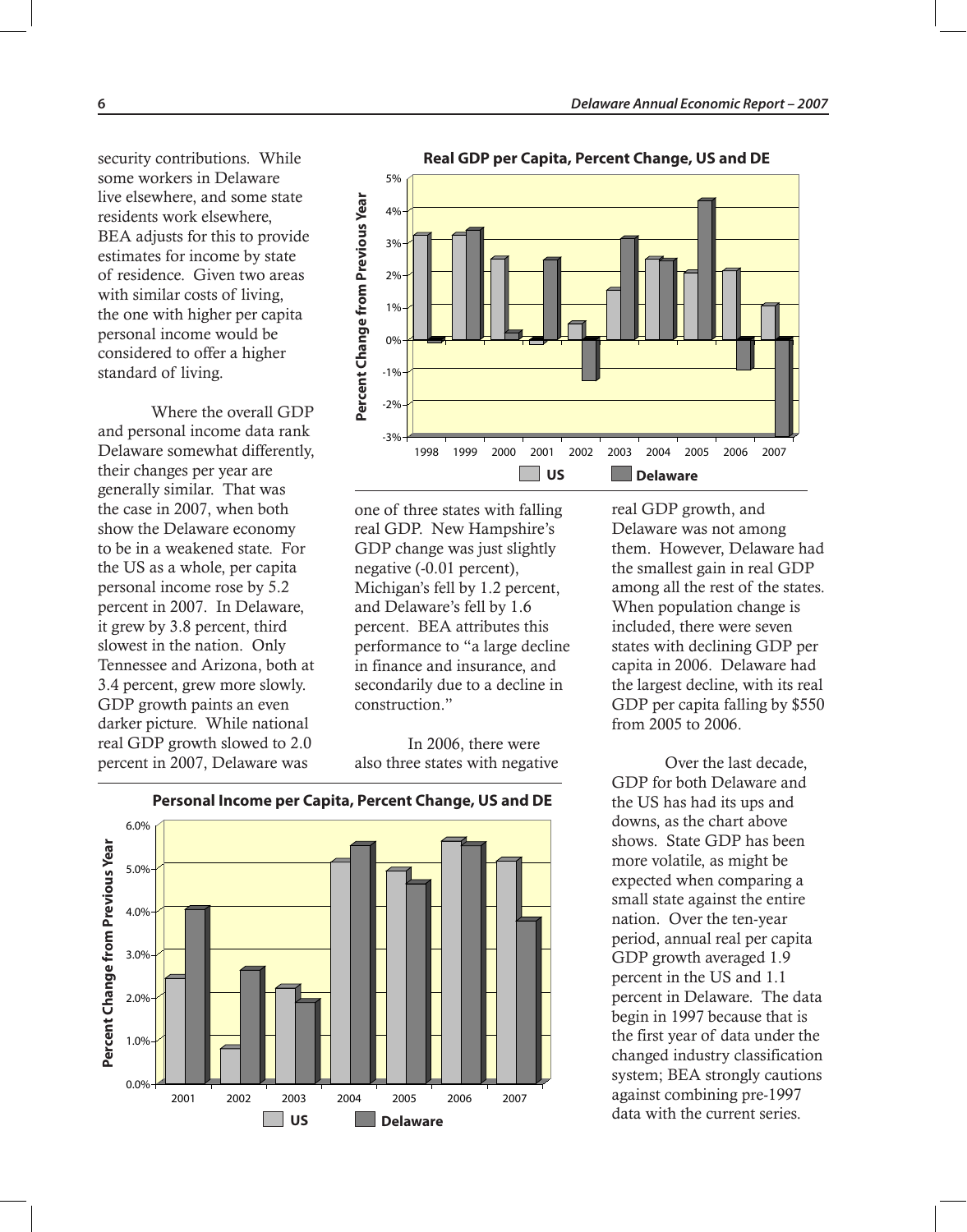## **Teenage Workers**

For the four quarters ended June 30<sup>th</sup>, 2007, there was an average of 14,297 teens from 14 through 18 years old employed in the Delaware economy. Teen participation in the state's workforce has trended downward in recent years, with less than half of all teens working or seeking work. The 2007 labor force participation rate for males aged 16 to 19 was 43.9 percent; the average from 1998 through 2007 was 50.6 percent. Among females in this age group, 45.2 percent were working or seeking work in 2007, compared with an average of 52 percent over the last ten years. (Labor force participation data come from the Current Population Survey, which uses an age range of 16 to 19. The rest of the data in this section come from the Local Employment Dynamics program, which uses an age range of 14-18.)

There were more teen girls than boys in the state's workforce, 7,811 to 6,486. The boys

had higher average monthly earnings, \$793 to \$638. New Castle County had the greatest number of working teens, with 9,259, and the highest average pay, at \$721.75 per month. Sussex County came next in both categories, with 2,773 teens working at an average monthly wage of \$695.50. Kent County had 2,264 teen workers, earning an average of \$653 per month.

Nearly two-thirds of all teen workers in the state work in just two industries: Accommodation and Food Services and Retail Trade. Construction, with average monthly wages of \$1,456.75, was the highest-paying sector hiring a substantial number of teens. It is interesting to note that one-quarter of the teen workers in Construction were female and their average monthly pay of \$1,586.50 was higher than that of male teens in the industry.

| <b>NAICS</b> | <b>Industry Sector Name</b>                      | <b>Workers</b><br>$14 - 18$ | <b>Average</b><br><b>Monthly Earnings</b> |
|--------------|--------------------------------------------------|-----------------------------|-------------------------------------------|
| 72           | <b>Accomodation and Food Services</b>            | 4,671                       | \$606.00                                  |
| $44 - 45$    | <b>Retail Trade</b>                              | 4,478                       | 599.75                                    |
| 62           | <b>Health Care and Social Assistance</b>         | 841                         | 724.75                                    |
| 81           | <b>Other Services</b>                            | 669                         | 568.00                                    |
| 71           | Arts, Entertainment, and Recreation              | 598                         | 470.25                                    |
| 23           | Construction                                     | 568                         | 1,456.75                                  |
| 56           | Administrative and Waste Services                | 552                         | 1,047.50                                  |
| 54           | Professional, Scientific, and Technical Services | 387                         | 1,268.25                                  |
| 61           | <b>Educational Services</b>                      | 356                         | 387.00                                    |
| $31 - 33$    | Manufacturing                                    | 236                         | 1,433.50                                  |
| 53           | Real Estate and Rental and Leasing               | 154                         | 770.00                                    |
| 92           | <b>Public Administration</b>                     | 143                         | 749.75                                    |
| 42           | <b>Wholesale Trade</b>                           | 137                         | 1,058.00                                  |
| 51           | Information                                      | 137                         | 705.75                                    |
| 48-49        | Transportation and Warehousing                   | 129                         | 955.00                                    |
| 52           | Finance and Insurance                            | 119                         | 1,477.75                                  |
| 11           | <b>Covered Agriculture</b>                       | 57                          | 1,073.50                                  |
| 55           | Management of Companies and Enterprises          | 57                          | 1,458.50                                  |
| 22           | <b>Utilities</b>                                 | $\Omega$                    |                                           |

#### **Teen Employment by Industry**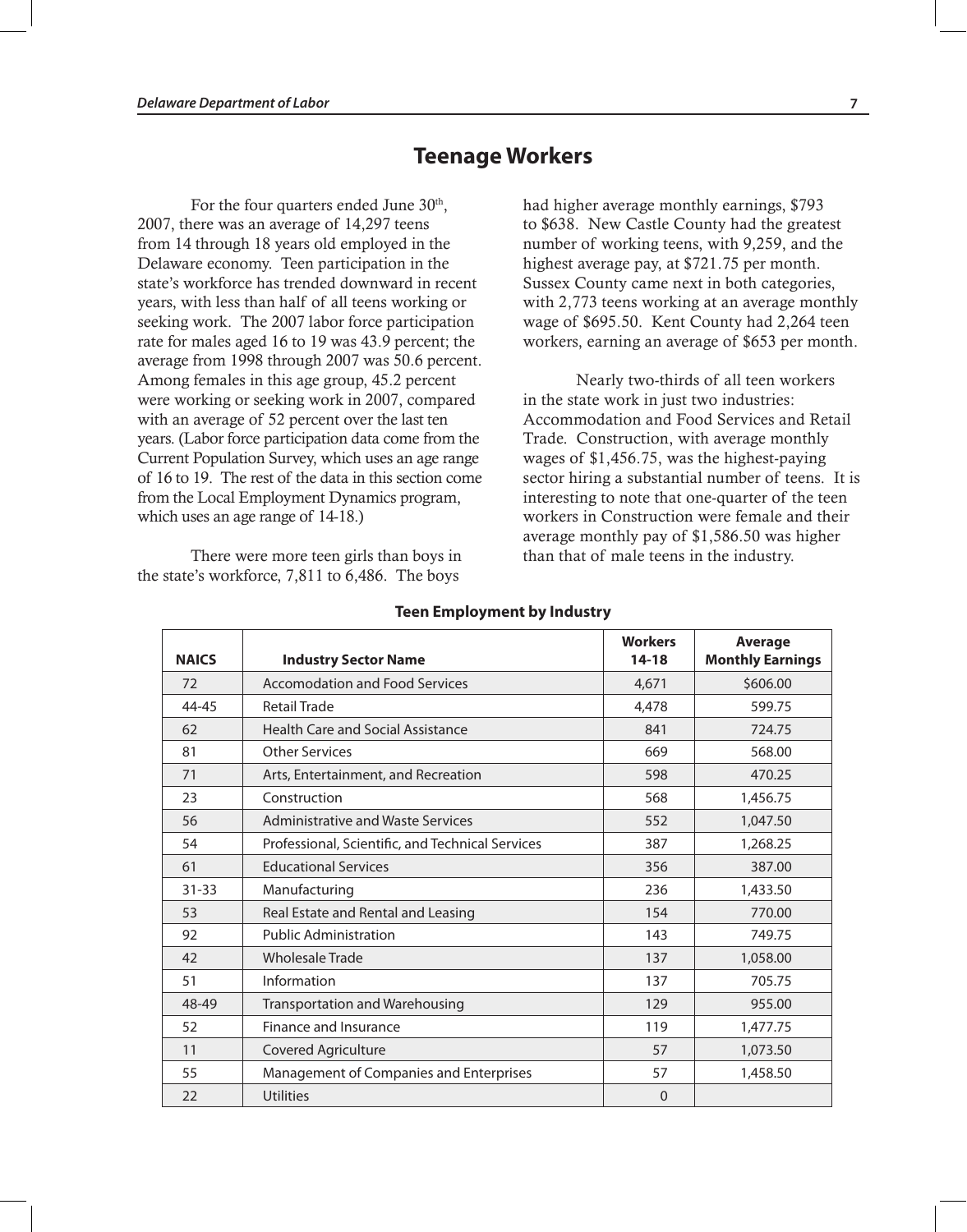## **Older Workers**

In future years, older Delawarean's are bound to play an increasing role in the state's economy. Projections for the year 2018 by the Delaware Population Consortium have Delaware residents aged 16 to 64 increasing by 29,662, or 5.2 percent, while residents aged 65 and above will increase by 44,751, or 35.8 percent. These vastly different growth rates will change the demand for goods and services within the state, as older individuals have different consumption patterns. The composition of the workforce will also probably change, as businesses turn to older workers in reaction to the slowing growth of the more traditional workforce.

For the four quarters ended June  $30<sup>th</sup>$ , 2007, Delaware's workforce averaged 15,707 workers aged 65 and over, 3.8 percent of the total average workforce for that period. This was not simply people remaining in their jobs until retirement – there was an average of 1,309 new hires per quarter. Although women are more numerous than men in that age group, there were a little over 1,000 more men working, 8,394, with 7,313 women over 64 employed.

Labor force participation among those 65 and older has increased. In 2007, 18.6 percent of all men and 13.4 percent of all women in that age group were in the labor force. (The labor force consists of the employed plus those actively seeking work.) Over the last ten years, men in this age group have averaged 17.4 percent labor force participation, and women have averaged 12 percent.

Unemployment rates for older residents have been relatively low, but appear to be increasing. The 2007 monthly average for men was 8,950 employed and 125 unemployed, for an average unemployment rate of just 1.4 percent. Among women, the monthly averages were 7,725 employed and 350 unemployed, an average unemployment rate of 4.3 percent. Through May of 2008, men 65 and older have an average unemployment rate of 4 percent and women 5.7 percent. However, the source of these data, the Current Population Survey (CPS), has a small sample size, so estimates for smaller groups over a period of less than a year should be viewed cautiously.

The average monthly earnings in this age group were \$2,445.50. Men earned an average of \$3,056.50 per month, while women earned \$1,751.75. Most of the workers 65 and older worked in New Castle County, where employment averaged 10,151 workers, at an average monthly wage of \$2,744.25. Sussex County had the next largest contingent, with 3,063 workers in this age group earning an average of \$1,817.75 per month. Kent County had 2,492 workers 65 and older, earning an average of \$1,983.75 per month.

The industry sector with the greatest number of workers aged 65 and over is Retail Trade, which employs 2,766 of these older workers. This industry is one of the lowestpaying sectors, but it also has among the highest proportions of part-time workers of any industry sector in the state. The highest-paying sector, Utilities, pays older workers an average monthly wage 3.5 times that of Retail Trade, but it also employs the smallest number of older workers, with only 22 employed.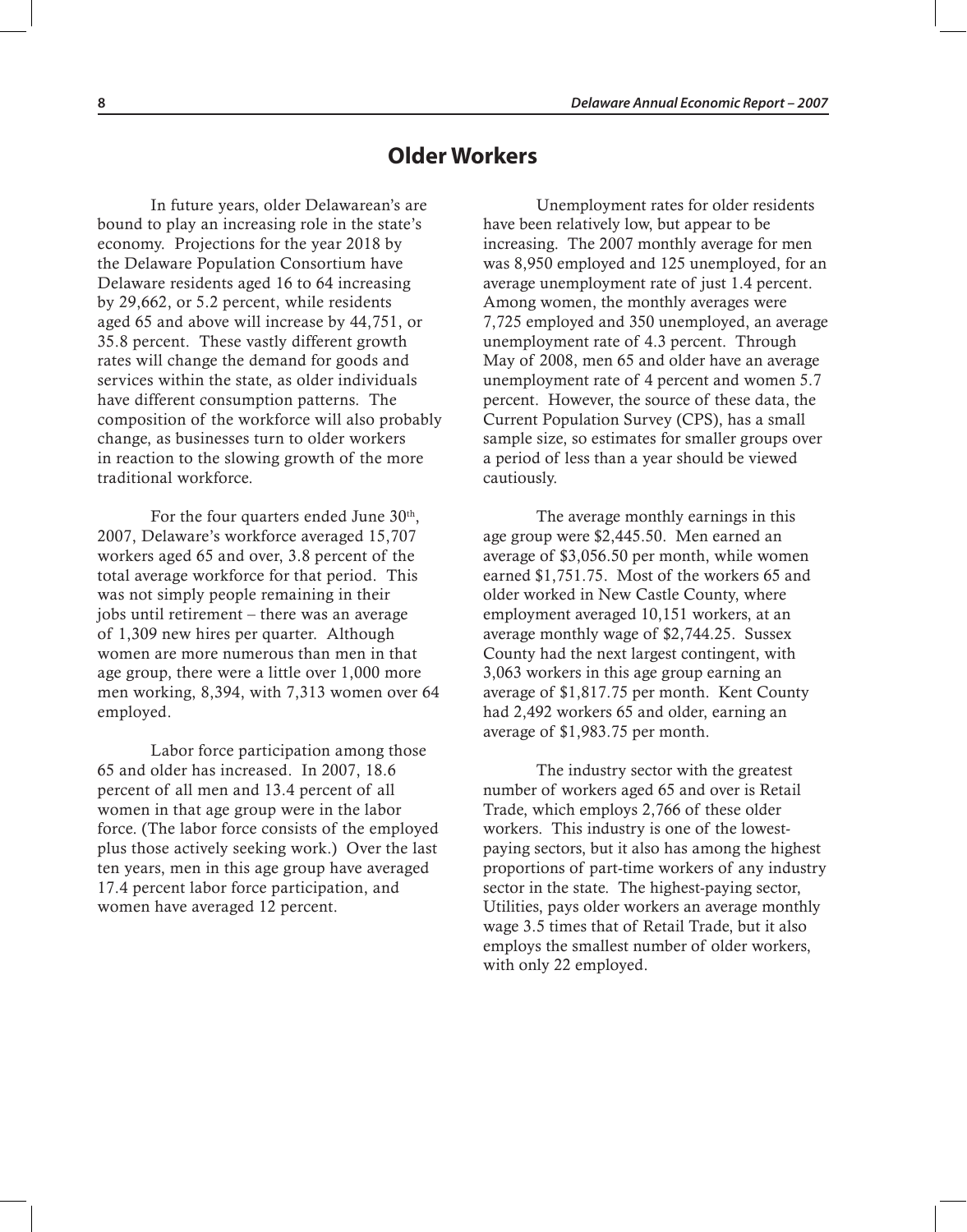| <b>NAICS</b> | <b>Industry Sector Name</b>                      | <b>Workers</b><br>$65+$ | <b>Average</b><br><b>Monthly Earnings</b> |
|--------------|--------------------------------------------------|-------------------------|-------------------------------------------|
| 44-45        | <b>Retail Trade</b>                              | 2,766                   | \$1,577.75                                |
| 62           | <b>Health Care and Social Assistance</b>         | 2,018                   | 2,666.25                                  |
| 61           | <b>Educational Services</b>                      | 1,210                   | 2,657.50                                  |
| 56           | Administrative and Waste Services                | 1,170                   | 1,722.50                                  |
| 23           | Construction                                     | 934                     | 3,117.75                                  |
| 72           | Accomodation and Food Services                   | 933                     | 1,375.00                                  |
| 92           | <b>Public Administration</b>                     | 927                     | 2,494.50                                  |
| 54           | Professional, Scientific, and Technical Services | 853                     | 4,737.25                                  |
| 81           | <b>Other Services</b>                            | 782                     | 1,752.25                                  |
| $31 - 33$    | Manufacturing                                    | 765                     | 3,668.50                                  |
| 71           | Arts, Entertainment, and Recreation              | 653                     | 1,278.50                                  |
| 48-49        | <b>Transportation and Warehousing</b>            | 595                     | 2,074.00                                  |
| 42           | <b>Wholesale Trade</b>                           | 580                     | 2,982.00                                  |
| 52           | Finance and Insurance                            | 499                     | 4,622.00                                  |
| 53           | Real Estate and Rental and Leasing               | 477                     | 2,322.75                                  |
| 55           | Management of Companies and Enterprises          | 287                     | 2,570.00                                  |
| 51           | Information                                      | 117                     | 2,583.00                                  |
| 11           | Covered Agriculture                              | 112                     | 2,160.75                                  |
| 22           | <b>Utilities</b>                                 | 22                      | 5,444.25                                  |

### **Older Worker Employment by Industry**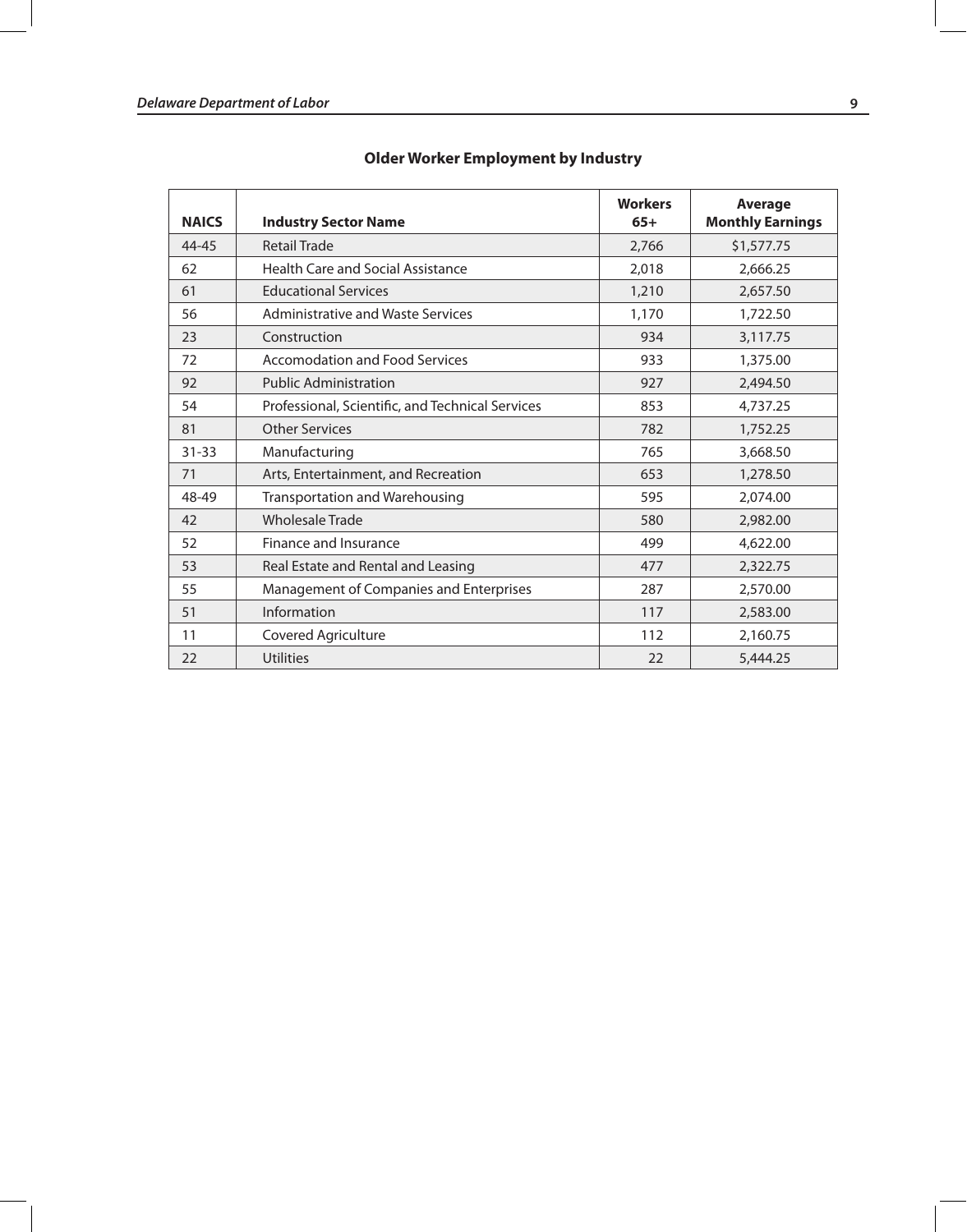## **Location Quotients**

A location quotient is the ratio of one geographic area's percentage of total employment in a particular industry divided by a larger reference area's percentage in the same industry. Location quotients are generally used to indicate which area industries produce output for export outside the area (thus bringing outside dollars into the area) and which are producing output mostly for local consumption. The assumption is that a local industry with a higher proportion of employment than the reference area must be exporting some of its output.

Here, we take the state of Delaware as the local area and the United States as the reference area. As an example, at the industry sector level, Manufacturing employs 12.52 percent of the total US workforce and 9.13 percent of Delaware's workforce. The location quotient for manufacturing is then 9.13 divided by 12.52, or 0.73. A location quotient of one or less is presumed to indicate that the industry is not as important a source of local exports as industries with location quotients over one. (Because these are relative measures, if at least one industry location quotient is less than one, one or more industries must have location quotients greater than one.) All data in this section refer to the 2006 annual average, as national 2007 data are as yet unavailable.

The economic development community tends to focus their attention on industries with location quotients greater than one, in the belief that doing so will increase income flowing into the area. However, the limitations of location quotients need to be addressed. As a simple and crude measure, they can provide a rough guide, and no more. The Delaware manufacturing location quotient of 0.73 would indicate that most of the industry's output is for use within the state. That is not the case. Delawareans do not drive most of the cars assembled here, nor do they eat most of the chickens processed here. Location quotient well below one notwithstanding, Delaware manufacturers sell most of their product

outside the state. The location quotient is useful as a tool; it is not definitive.

At the broadest industry sector level, the sector in Delaware with the highest location quotient was Management of Companies and Enterprises, at 2.08. This industry is comprised of units which administer, oversee, and manage the firm's operations. Also included are holding companies, legal entities which hold securities of other firms, but perform no other economic functions. At the end of 2007, Delaware had 3,790 people listed as employees of its 2,538 holding companies. This is a much higher percentage of employment than the national average; the location quotient for Delaware holding companies is 63.

The industry sector in the state with the second-highest location quotient is Finance and Insurance. Employing 10.31 percent of Delaware workers in 2006, versus the national average of 5.33 percent, Finance and Insurance has a location quotient of 1.93. The sector with the third-highest location quotient, Arts, Entertainment, and Recreation, was quite a bit further back, at 1.43.

At the more detailed industry subsector level, *Credit intermediation and related activities* (i.e. banking) has the highest location quotient, at 2.80. A more surprising number two is *Museums, historical sites, zoos, and parks*, at 2.22. The rest of the top five are provided in the table below.

| <b>NAICS</b> | <b>Industry Subsector</b>                  | <b>Location</b><br>Quotient |
|--------------|--------------------------------------------|-----------------------------|
| 522          | Credit intermediation & related activities | 2.80                        |
| 712          | Museums, historical sites, zoos, & parks   | 2.22                        |
| 551          | Management of companies & enterprises      | 2.08                        |
| 311          | Food manufacturing                         | 1.95                        |
| 325          | Chemical manufacturing                     | 1.62                        |
| 442          | Furniture & home furnishings stores        | 1.62                        |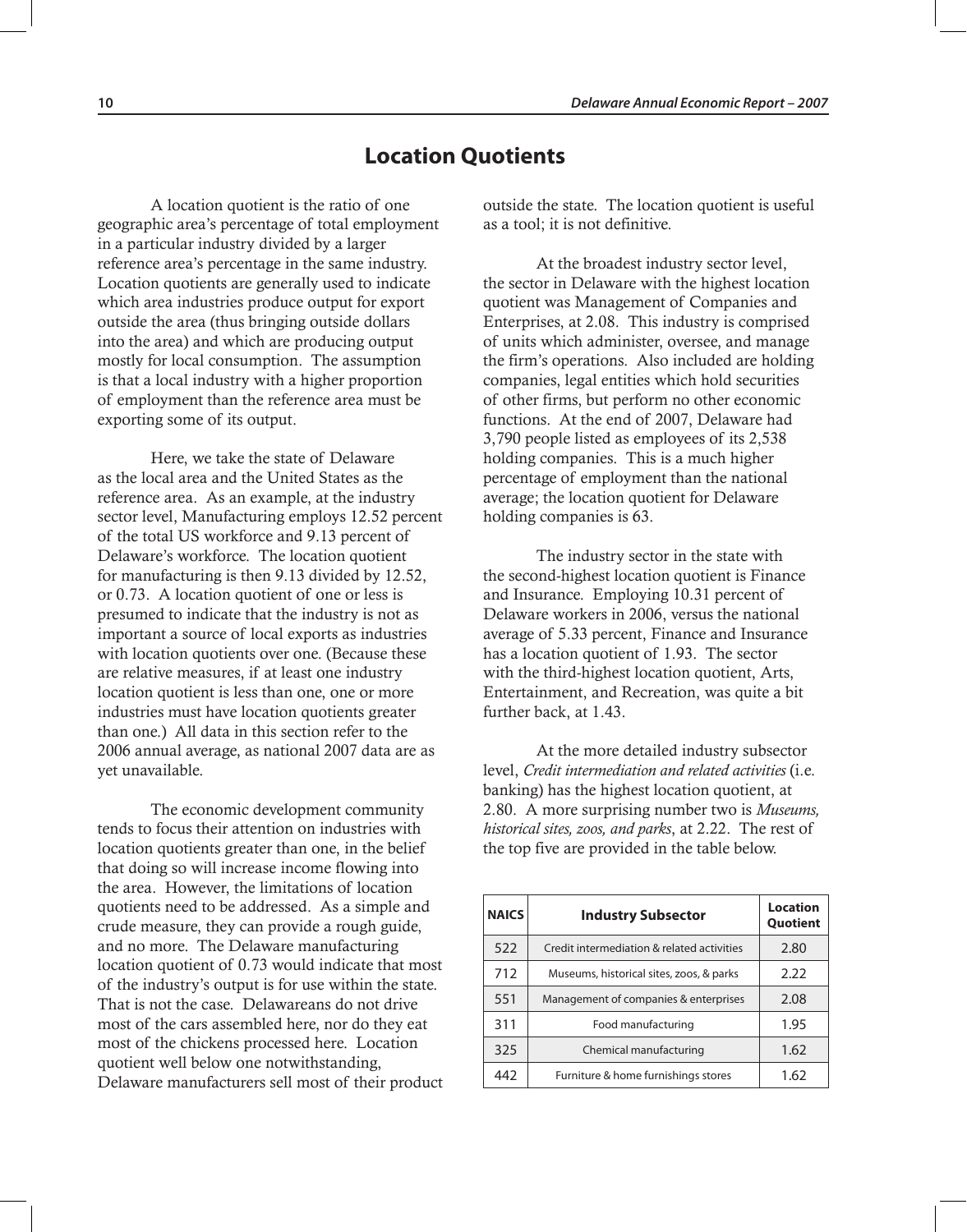## **Educational Attainment**

Data from the decennial census of 1990 and 2000, along with the 2006 American Community Survey conducted by the US Bureau of the Census, show that average educational attainment for persons 25 years old and over has increased across the board. In the nation, the state, and in every Delaware county, the percentage of people with less than a high school diploma or equivalency has decreased, and the percentage of people with some type of college degree has increased.

Of course, the degree of change for varying levels of educational attainment is different for different areas. Delaware had a lower percentage of individuals failing to complete high school throughout the entire period, but this was entirely due to New Castle County educational attainment. Both Kent and Sussex counties had

higher percentages of high school non-completers than the nation in all three years.

While the proportion of persons with some degree beyond high school increased in Delaware, it did so at a slower pace than was the case nationally. In 1990, 27.9 percent in Delaware and 26.5 percent in the US had some college degree. In 2000, Delaware again was above the national average, 31.6 percent to 30.7 percent. With the latest data in 2006, Delaware is below the national average, 33.8 percent to 34.4 percent.

Economists are in almost universal agreement that increasing education levels is the key to achieving and sustaining economic growth. While increasing education clearly helps the individual to get ahead, it also helps the overall economy by increasing productivity.

|                                             |      | US   |      | <b>Delaware</b> |      |      |  |
|---------------------------------------------|------|------|------|-----------------|------|------|--|
|                                             | 1990 | 2000 | 2006 | 1990            | 2000 | 2006 |  |
| Less than high school graduate              | 24.8 | 19.6 | 15.9 | 22.5            | 17.4 | 14.5 |  |
| High school graduate (includes equivalency) | 30   | 28.6 | 30.2 | 32.7            | 31.4 | 33.9 |  |
| Some college, no degree                     | 18.7 | 21.1 | 19.5 | 16.9            | 19.5 | 17.7 |  |
| Associate's degree                          | 6.2  | 6.3  | 7.4  | 6.5             | 6.6  | 6.9  |  |
| Bachelor's degree                           | 13.1 | 15.5 | 17.1 | 13.7            | 15.6 | 16.4 |  |
| Graduate or professional degree             | 7.2  | 8.9  | 9.9  | 7.7             | 9.4  | 10.5 |  |

#### **Educational Attainment, Percentage of Population 25+**

#### **Educational Attainment, Percentage of Population 25+**

|                                         | Kent |      |      | <b>New Castle</b> |      |      | <b>Sussex</b> |      |      |
|-----------------------------------------|------|------|------|-------------------|------|------|---------------|------|------|
|                                         | 1990 | 2000 | 2006 | 1990              | 2000 | 2006 | 1990          | 2000 | 2006 |
| Less than high school graduate          | 26.9 | 20.6 | 16.1 | 19.4              | 14.5 | 12.7 | 30.3          | 23.5 | 18.1 |
| High school graduate (inc. equivalency) | 33.9 | 32.9 | 36.7 | 31.1              | 29.6 | 32.0 | 37.3          | 35.6 | 37.0 |
| Some college, no degree                 | 18.2 | 21.3 | 21.5 | 17.5              | 19.5 | 16.6 | 13.7          | 18.2 | 17.7 |
| Associate's degree                      | 6.0  | 6.5  | 6.2  | 6.8               | 6.8  | 7.1  | 5.7           | 6.1  | 7.0  |
| Bachelor's degree                       | 9.4  | 11.6 | 12.9 | 16.0              | 18.5 | 18.9 | 8.8           | 10.1 | 12.5 |
| Graduate or professional degree         | 5.6  | 7.0  | 6.5  | 9.2               | 11.0 | 12.7 | 4.2           | 6.5  | 7.6  |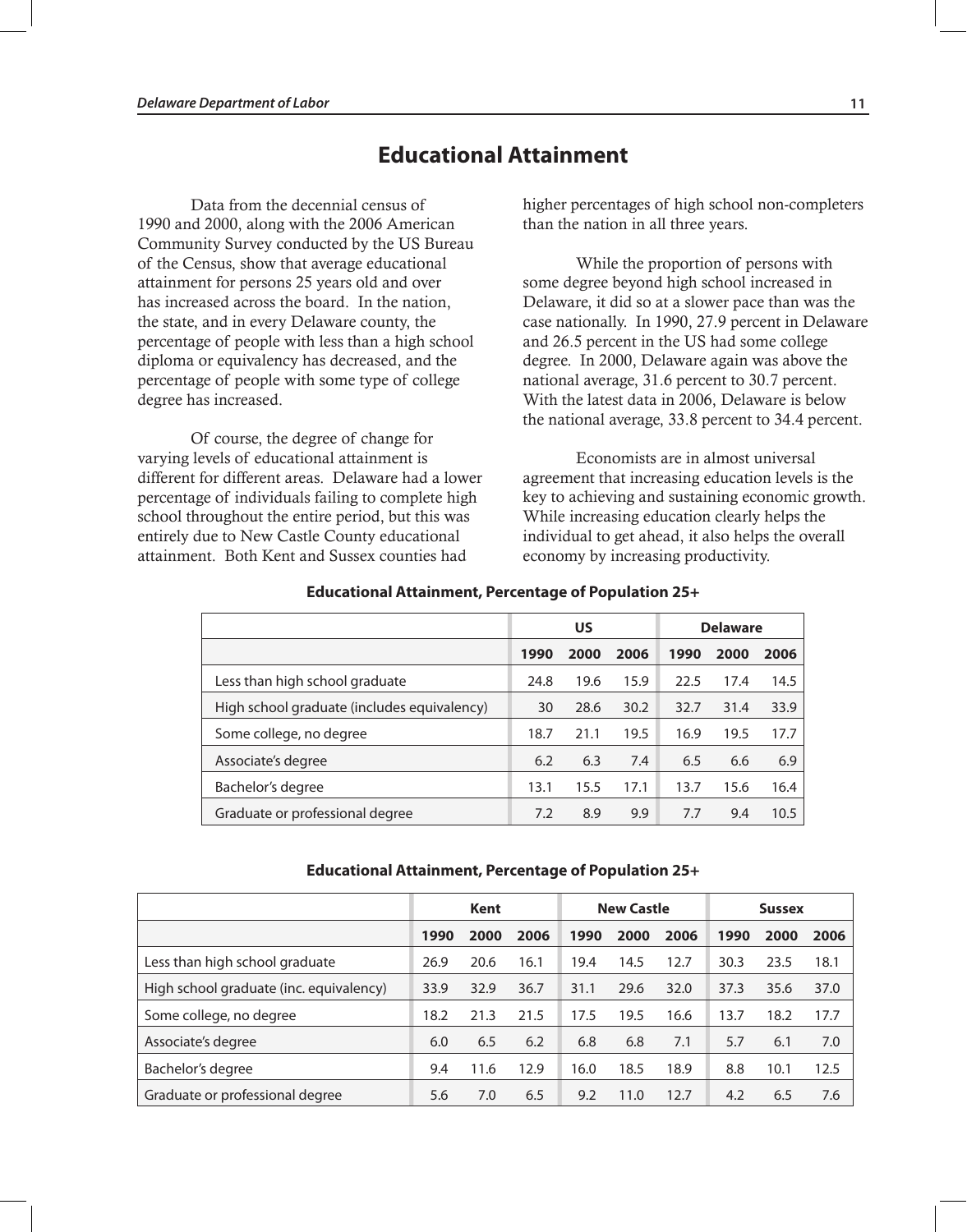## **Delaware and US Job Change, 2000 – 2008**

The period from 2000 through 2007 probably represents one complete business cycle. The year 2000 was at the end of a long economic expansion, with jobs peaking in Delaware that year. March 2001 marked the end of the expansion for the nation and November 2001 was the end of the recession, according to the Business Cycle Dating Committee of the National Bureau of Economic Research (NBER), widely recognized as the authoritative voice in these matters. The number of jobs in Delaware did not exceed the 2000 peak until 2004. For the US, jobs peaked in 2001 and

were back to that peak and beyond by 2005. It appears as though 2007 may represent another peak. As of May, 2008, jobs in both Delaware and the US were below their respective 2007 averages.

Delaware jobs represent about one-third of one percent (0.32 percent) of the total jobs in the nation. Delaware gained 16,800 net new jobs from 2000 through 2007, an increase of 4 percent for the entire period. The nation added 5,838,000 jobs, which amounts to a 4.4 percent increase for the period.

#### **Total Nonfarm Jobs, in Thousands**

|                 | 2000    | 2001    | 2002    | 2003    | 2004    | 2005    | 2006    | 2007    | Mav<br>2008 | <b>Net New</b><br>Jobs,<br>2000-2007 |
|-----------------|---------|---------|---------|---------|---------|---------|---------|---------|-------------|--------------------------------------|
| <b>Delaware</b> | 420     | 419.4   | 414.5   | 414.5   | 423.7   | 431.1   | 436     | 436.8   | 435.4       | 16.8                                 |
| US              | 131,785 | 131,826 | 130,341 | 129,999 | 131,435 | 133,703 | 136,086 | 137,623 | 137,754     | 5,838                                |

**Percent Change in Jobs, 2000–2007**

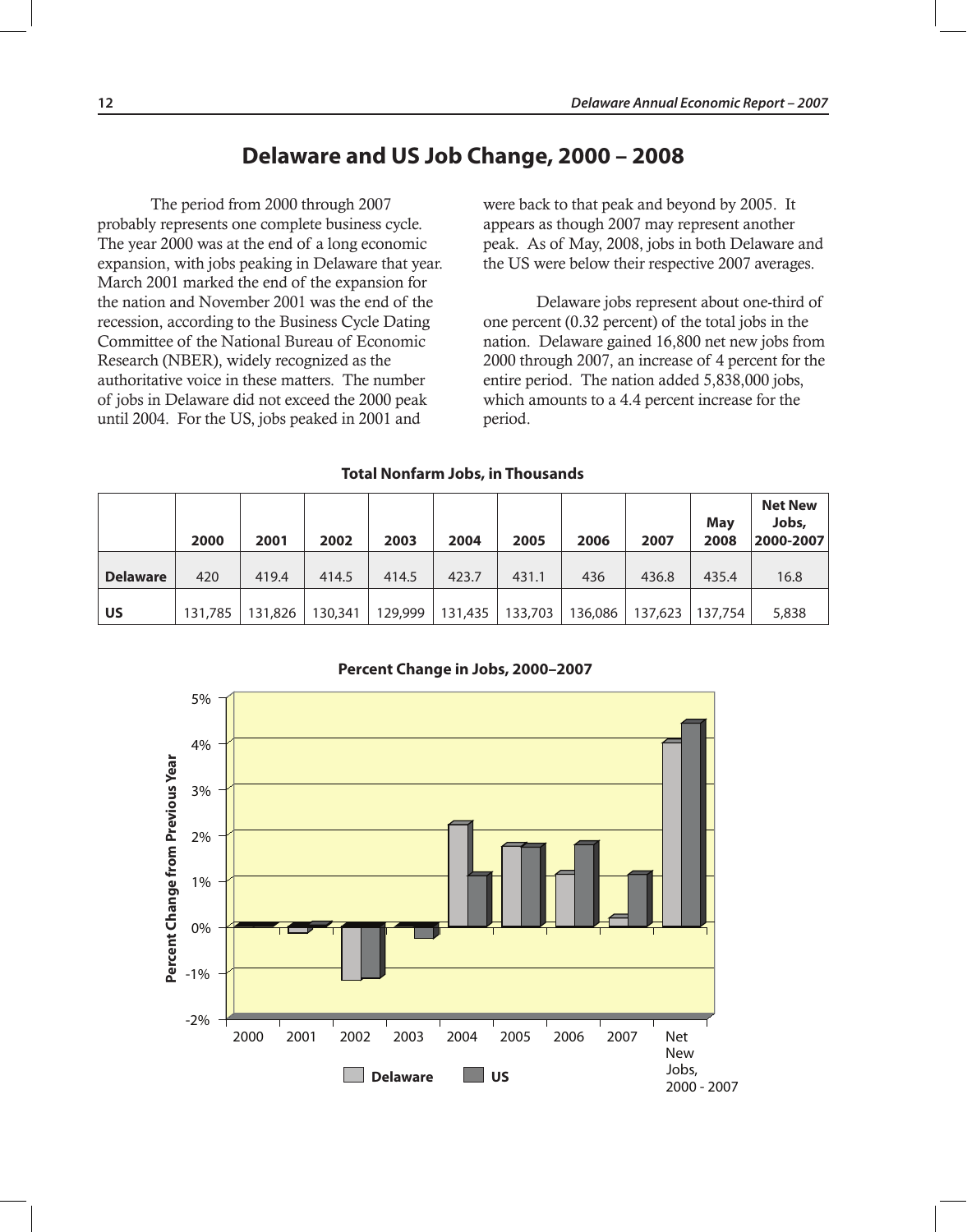**Delaware and US Employment by Industry**

In order to gain some perspective, we begin by looking at employment changes by industry sector, comparing Delaware and the US from 2001 to 2007. At the turn of the millennium, there was some debate as to whether 2000 or 2001 should be considered the first year. Here, the point is moot, because a new industry classification system put in place in 2001 makes industry data comparisons with years prior to 2001 invalid. (Some data series have been "backcast" to re-create the data back to 1990 as if they were under the new system, but others have not.) When looking at industry data, the beginning year is dependent on which data series is being used. Overall, total job growth in Delaware lagged a little behind the nation, Delaware averaging 0.68 percent in net new jobs per year from 2001 through 2007, versus 0.72 percent for the US as a whole. If we started in 2000 it would be much the same; 0.56 average annual job growth in Delaware versus 0.62 percent in the US.

The industry comparisons here come from the Current Employment Statistics (CES) program, a survey of business establishments directed by the US Bureau of Labor Statistics (BLS). This data source was backcast, so industry data from the year 2000 are available. We use this data series here because 2007 data from the more complete Quarterly Census of Employment and Wages (QCEW) are not yet available for the nation. Employment numbers for Delaware industries in the detailed section which follows are from the QCEW (which begins under the current industry classification system in 2001). Data from places of employment in Delaware are collected and estimated by the Delaware Department of Labor, Office of Occupational and Labor Market Information, under the guidance of BLS. Businesses with multiple locations are requested to provide their employment levels for each location separately. Different locations of the same firm are classified in different industries if they perform distinct functions and the firm reports their employment separately. In Delaware, this reporting is voluntary, and sometimes firms decide to stop reporting each location's employment,

and report just one number for the entire firm. When this occurs, as it did in 2007, it can distort the industry data; the numbers do not accurately represent what is happening on the ground. This is known as a non-economic code change. In 2007, a substantial number of employees in the Professional, Scientific, and Technical Services industry had to be re-classified into the Finance and Insurance industry. This made it look like Professional, Scientific, and Technical Services was shrinking and Finance and Insurance growing, when, in fact, the opposite was the case. For purposes of comparison with changes in the US labor market in this section, we have adjusted the Delaware data to remove these non-economic changes, and thus provide a truer comparison.

Rates of industry sector job change were the same for the US and Delaware in four industries, and within three percentage points in four others. (The Mining sector is negligible in Delaware, and the US does not report on Agriculture in these data series, so there are 18 sectors available for comparison.) The two industry sectors with the largest differences were Administrative and Waste Services, and Finance and Insurance. In both cases, Delaware lost employment while the US gained employment, and the difference between them was 16 percentage points. The largest difference where Delaware grew faster was in Public Administration, where state employment increased by 14 percent while the nation added 5 percent more jobs. (Public Administration is public-sector employment that does not fit into any other industry sector. Government refers to all public-sector employment, without regard to activity. Typical industry sectors where government, but not Public Administration workers, would be employed include Educational Services, Health Care and Social Assistance, Transportation and Warehousing, and Construction. Unfortunately, some data sources report Public Administration and others report Government, which makes the combination of data from different sources tricky.) Outside of Public Administration, industry sectors where state job growth was strong relative to the US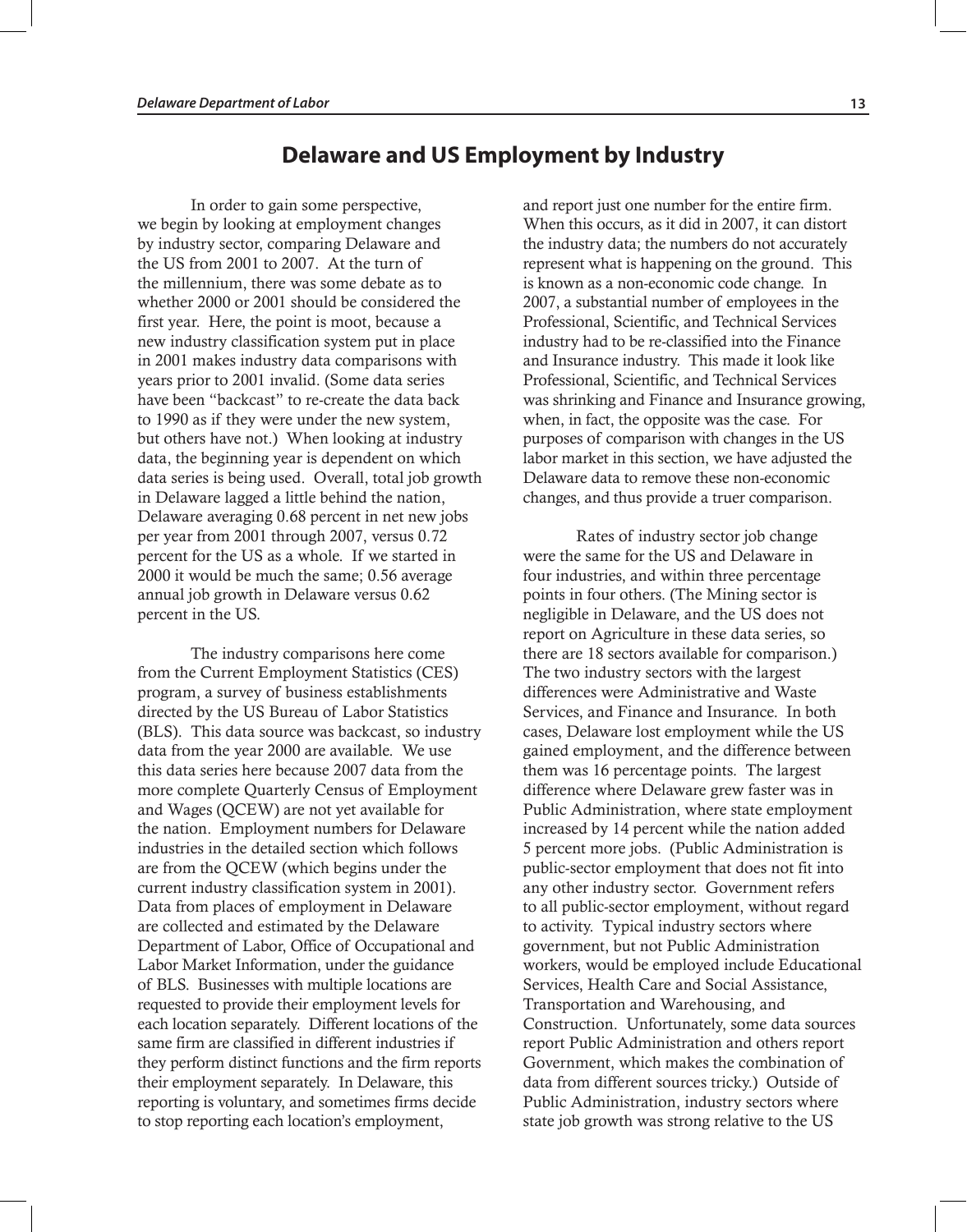were Wholesale Trade, Other Services, and Retail Trade. The state also fared better in Information, but that was a case of fewer job losses. Jobs in Delaware grew notably more slowly in Real Estate, Rental, and Leasing, Management of Companies and Enterprises, and Professional, Scientific, and Technical Services.

Next, we compare average wages in the US and Delaware from 2001 to 2006, stopping at 2006 because 2007 data are not yet available for the nation. Nominal wages (unadjusted for inflation) across all industries in Delaware rose by 20.5 percent over those five years, compared with 17.4 percent for the US. The real wage (adjusted for inflation) increased by essentially the same amount for the state and the nation. Real wages went up by 3.5 percent in Delaware and by 3.6 percent across the US; inflation was a little over three percentage points higher locally.

Four industry sectors in Delaware had double-digit real wage gains from 2001 to 2006: Wholesale Trade (21%), Finance and Insurance (21%), Administrative and Waste Services (22%), and Public Administration (17%). The first and last of these industries gained substantial employment over this period; the middle two lost substantial employment. Three industry sectors had large declines in their average real wage: Arts, Entertainment, and Recreation (-10%), Information (-9%), and Professional, Scientific, and Technical Services (-7%). Workers in Real Estate and Rental and Leasing fared better in other states – real wage gains were 14 percent in the US versus 0 percent in Delaware. There was a similar situation in Management of Companies and Enterprises, where workers across the US had average real wage gains of 15 percent, while those in Delaware lost 3 percent. Delaware workers were relatively better off in Wholesale Trade (up 21% vs. up 5%), Finance and Insurance (up 21% vs. up 10%), Administrative and Waste Services (up 22% vs. up 6%), and Public Administration (up 17% vs. up 7%). Full details are provided in the table below.

|                                                  | Job Change,<br>2001-2007 |                | <b>Real Wage Change,</b><br>2001-2006 |                |  |
|--------------------------------------------------|--------------------------|----------------|---------------------------------------|----------------|--|
| <b>Industry Sector</b>                           | <b>Delaware</b>          | <b>US</b>      | <b>Delaware</b>                       | <b>US</b>      |  |
| <b>Utilities</b>                                 | $-5%$                    | $-8%$          | n.a.                                  | n.a.           |  |
| Construction                                     | 12                       | 12             | 5%                                    | 2%             |  |
| Manufacturing                                    | $-16$                    | $-16$          | 7                                     | 6              |  |
| <b>Wholesale Trade</b>                           | 11                       | $\overline{4}$ | 21                                    | 5              |  |
| <b>Retail Trade</b>                              | 7                        | 2              | $-2$                                  | $-1$           |  |
| Transportation and Warehousing                   | 3                        | $\overline{2}$ | $\mathbf{1}$                          | $-1$           |  |
| Information                                      | $-12$                    | $-17$          | $-9$                                  | 1              |  |
| Finance and Insurance                            | $-10$                    | $\overline{7}$ | 21                                    | 10             |  |
| Real Estate and Rental and Leasing               | 4                        | 11             | $\mathbf 0$                           | 14             |  |
| Professional, Scientific, and Technical Services | $-1$                     | 12             | $-7$                                  | 3              |  |
| Management of Companies and Enterprises          | $-7$                     | $\overline{4}$ | $-3$                                  | 15             |  |
| <b>Administrative and Waste Services</b>         | $-8$                     | 8              | 22                                    | 6              |  |
| <b>Educational Services</b>                      | 20                       | 17             | 5                                     | $\overline{2}$ |  |
| <b>Health Care and Social Assistance</b>         | 19                       | 17             | 2                                     | 6              |  |
| Arts, Entertainment, and Recreation              | 9                        | 8              | $-10$                                 | $\overline{4}$ |  |
| <b>Accomodation and Food Services</b>            | 12                       | 13             | $-1$                                  | 1              |  |
| <b>Other Services</b>                            | 11                       | 4              | $-3$                                  | $\overline{2}$ |  |
| <b>Public Administration</b>                     | 14                       | 5              | 17                                    | $\overline{7}$ |  |

#### **Job and Wage Changes by Industry, Delaware and US**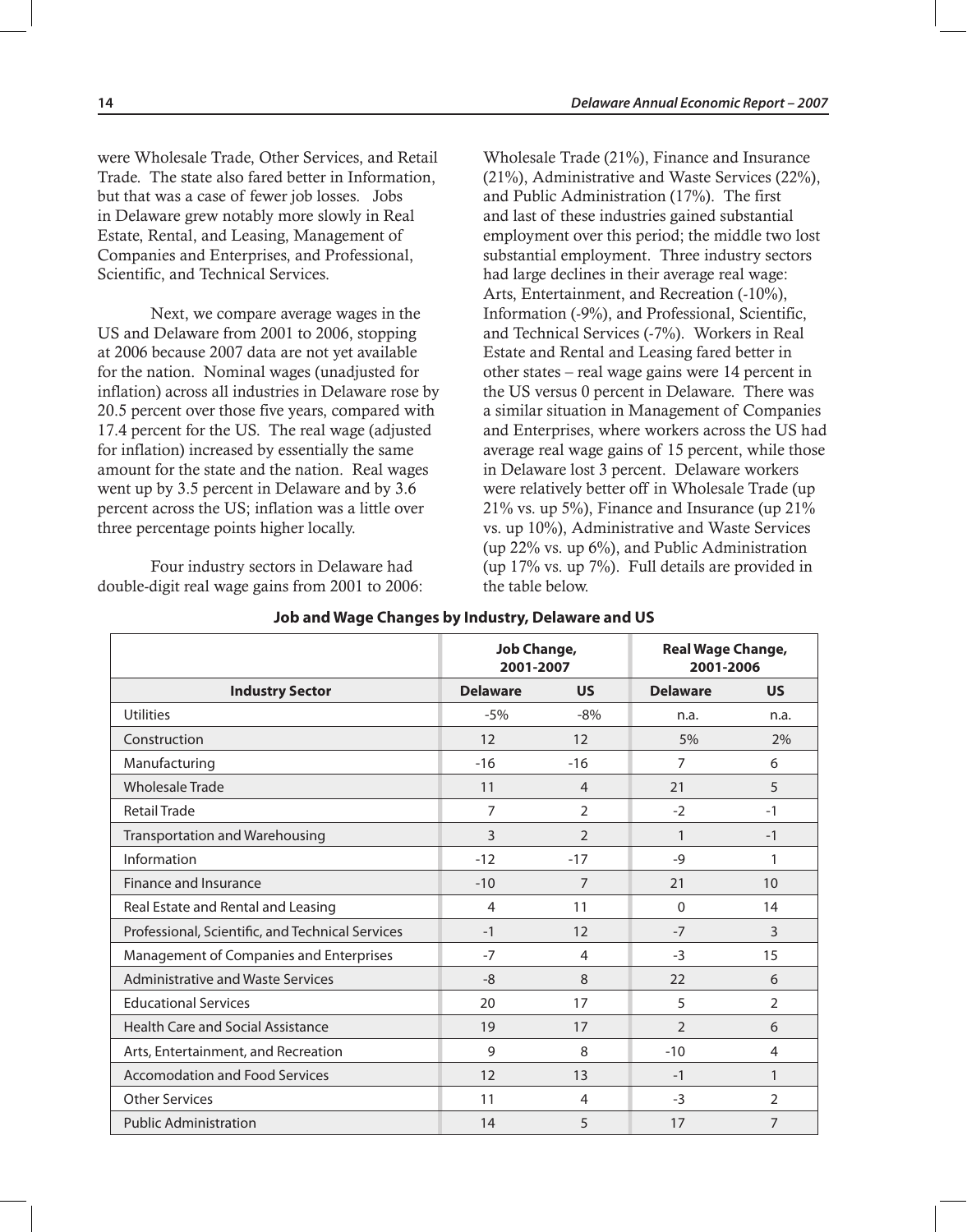## **Industry Sector Details**

This section presents detailed data on Delaware's industry sectors. The current industrial classification system used in the United States, Canada, and Mexico is known as the North American Industry Classification System (NAICS). It places all business and public sector units into a structure of increasing detail, the broadest level being the two-digit industry sector. There are 20 industry sectors, which we report on here ranked in descending order of each sector's contribution to Delaware's earned personal income. The next level of industry detail is the three-digit subsector. There are 99 subsectors overall; we report on those which are especially important to the state's economy, or otherwise show changes which are notable.

The data elements presented and their sources are: industry employment and wages, taken from the Quarterly Census of Employment and Wages (QCEW), gross domestic product (GDP) and personal income data from the US Bureau of Economic Analysis (BEA), and employment and pay by gender, taken from the Local Employment Dynamics (LED) program, which is coordinated by the US Bureau of the Census. Additional data in the Agriculture segment come from the American Community Survey (ACS) and Current Population Survey (CPS), both conducted by the US Bureau of the Census.

#### **Government**

One complication in dealing with economic data is the handling of ownership versus industry. Government is an ownership concept, encompassing any function performed by public sector entities. Functions that are only performed by the public sector, such as legislation and law enforcement, are in the industry Public Administration. However, government entities also operate in industries, such as Transportation, Construction, Education, and Health Care, alongside private firms. In Delaware, these make

up the majority of government workers; there were 20,143 workers in the Public Administration industry sector in 2007, out of a total 51,463 Government employees. Government (public sector establishments classified in any industry sector) contributed 14.8 percent of the state's total nonfarm earnings in 2007, an amount larger than any single industry sector.

The federal government employs the smallest number of government workers in Delaware, with 5,507 civilian workers in 2007. Their average wage is \$55,372, 17 percent above the \$47,204 average for all private sector workers. Postal workers make up 40 percent of the federal government total, with most of the rest in Public Administration. There are 3,164 federal workers employed in New Castle County, 1,790 in Kent County, and 553 in Sussex County. In 2001, federal government employment was slightly higher at 5,570 civilian workers.

The 28,636 state government workers made up 6.6 percent of Delaware's total nonfarm workforce in 2007. Their \$47,656 average wage is one percent higher than the average for private sector workers. Public Administration makes up the largest state government industry sector, with 11,424 workers, or 39.9 percent of the state government total. The 9,693 Education workers make up the second-largest segment. Charter school and state college and university employees are considered state government workers. Health Care and Social Assistance, with 4,769 state workers, and Construction, with 1,462, are the two other industry sectors with large state worker contingents. By area, New Castle County has the largest number of state government workers, with 15,236. Kent County has 11,633, while there are 1,695 in Sussex County. State government employment has grown by over 3,000 workers since 2001, when the total was at 25,599.

There were 24,629 local government workers in 2007, earning an average wage of \$46,668, 1.1 percent below the private sector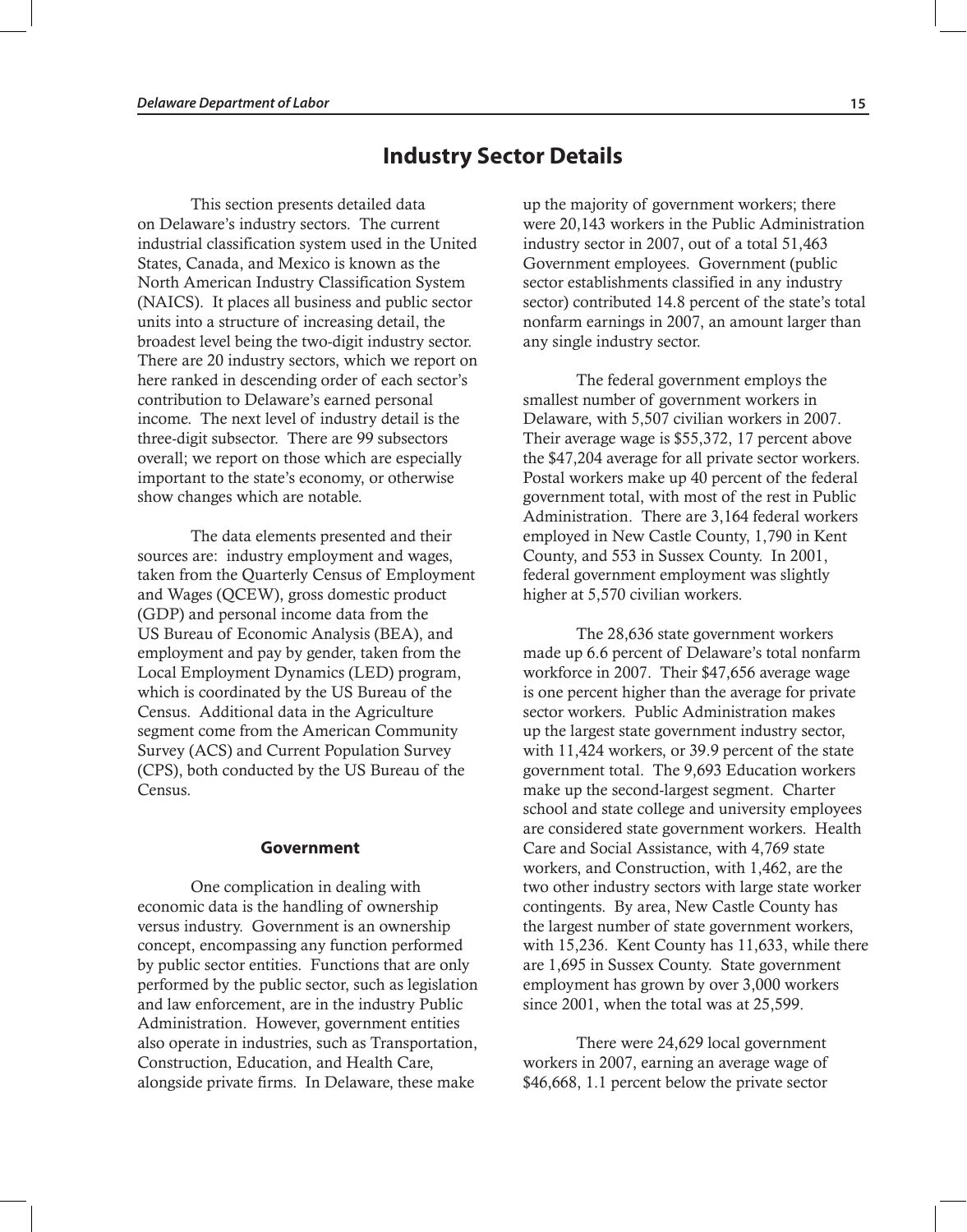average. Seventy percent, or 17,320 workers, are employed in the Education sector, with most of the rest, 5,929, in Public Administration. There are 14, 568 local government workers in New Castle County, 4,650 in Kent County, and 5,411 in Sussex County. Local government employment has grown by more than 3,000 workers since 2001, when there were 22,193 employed.

Data on government workers by gender are only available for those working in Public Administration, not other industry sectors. In the 12 months ended 30 June 2007, males made up 56 percent of the workforce. Men also had higher wages, earning an average \$51,159 annually. Women earned an average of \$39,120. Compensation of employees made up 80.8 percent of government's contribution to state GDP in 2005. The average for the nation as a whole was 89.1 percent.

#### **Finance and Insurance**

Finance and Insurance was the secondlargest contributor to Delaware's nonfarm earned income, accounting for 14.1 percent in 2007, but it was far and away the largest industry in terms of GDP, producing 32.8 percent of the state's total output. The discrepancy is due to the large share of industry output going to gross operating surplus. In Delaware, 77.4 percent of the industry's GDP went to gross operating surplus, compared to 39.4 percent nationally. Compensation of employees took up 20.7 percent of GDP in the state, while it averaged 56.2 percent in the US. The final component of GDP, taxes less subsidies, amounted to 1.95 percent of industry GDP in Delaware, versus 4.46 percent for the US.

Although there was an apparent healthy increase of 1,129 workers, or 3.0 percent, from 2006 to 2007, in actuality, industry employment declined again in 2007, by almost 500 workers. This apparent contradiction was caused by the reclassification of about 1,600 workers out of the Professional, Scientific, and Technical Services industry sector into the Finance and Insurance

sector, due to a change in company reporting. There was no actual change in where these employees worked or in what they did. The banking component of this industry, with all of the recent mergers and acquisitions, is notoriously difficult to keep track of. There has been a decline of over 4,000 workers in Finance and Insurance in Delaware since 2001, second only to the loss of 6,200 Manufacturing jobs over that period.

Employment in the Finance and Insurance sector was 39.4 percent male and 60.6 percent female for the 12 months ended June 30th, 2007. Men were paid an average of \$87,549, while women earned an average of \$52,692. In 2001, industry employment was 34 percent male, and men were paid 75.4 percent more on average than women, a larger gap than the current 66.2 percent.

Industry subsectors *Insurance carriers* and *Securities and financial investments* both added workers in 2007, *Insurance* adding 450 (6.5 percent growth), while the *Securities* subsector added 200 (5.2 percent growth). Average pay went up in both subsectors as well, while falling in the industry as a whole. Average pay in the Finance and Insurance sector fell from \$84,592 in 2006 to \$80,856 in 2007. In the *Insurance* subsector, it rose from \$62,360 to \$65,380, while the *Securities* subsector remained Delaware's highest-paying, going from an average \$111,152 in 2006 to \$112,900 in 2007.

In looking at employment by county, there were again classification changes which are not reflected in the reported numbers. Over 1,100 workers who had been reported in Sussex County, but were actually working in New Castle County, were reclassified into New Castle County. Between these two classification changes, what appears as an extraordinarily strong 2,661 job gain is revealed to be a very slight decrease in the number of Finance and Insurance jobs in the county.

Kent County experienced an actual decline of 573 jobs in Finance and Insurance during 2007, bringing the total number of jobs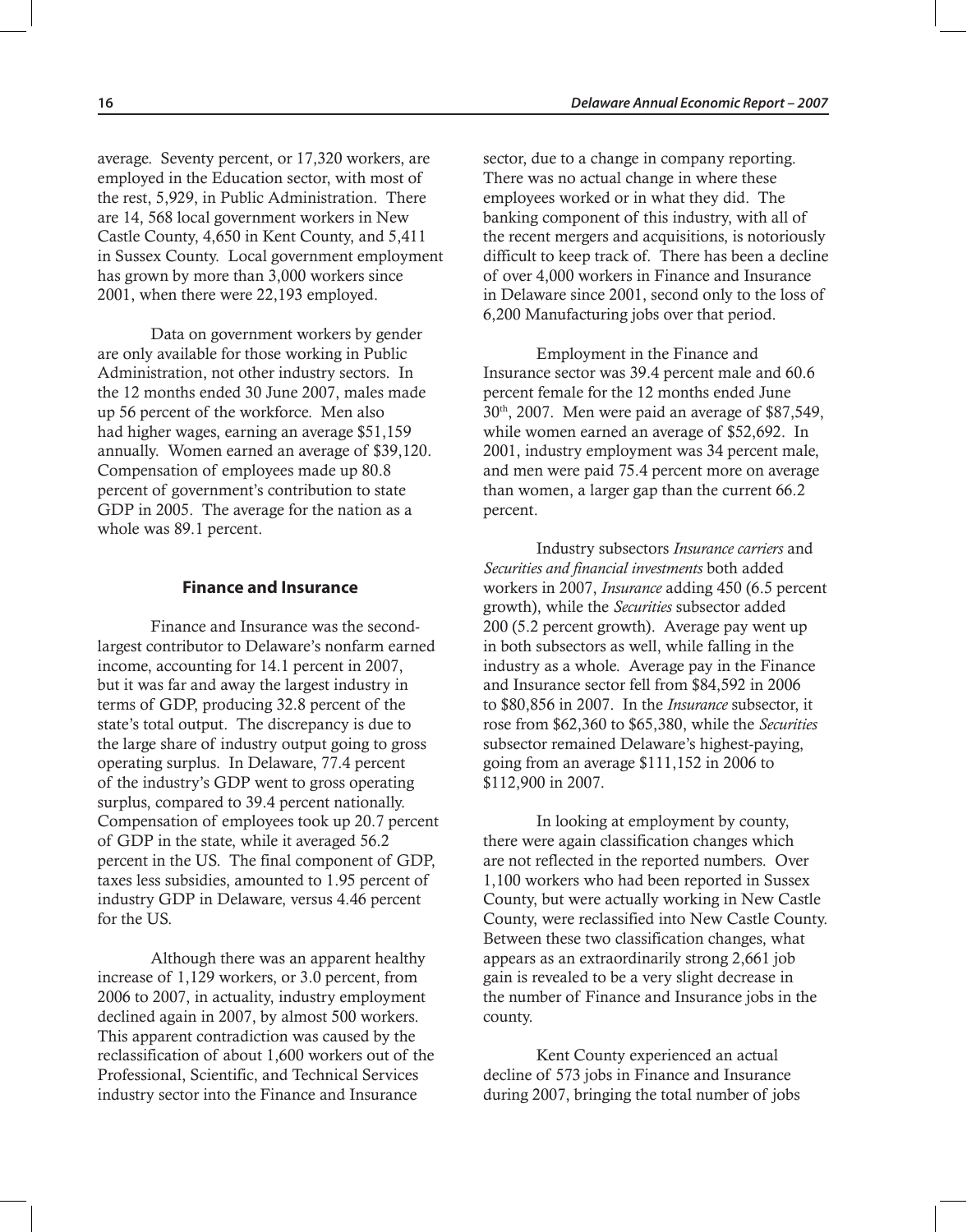there to 1,691. Although they rose by almost three percent last year, average wages remain below the state average, at \$49,988 in 2007.

After accounting for the reclassification explained above, Finance and Insurance employment in Sussex County remained steady, much as it has for the last four years, when it has fluctuated between 2,700 and 2,800 jobs. The average wage in the state's southernmost county fell from \$39,716 in 2006 to \$38,532 in 2007.

#### **Professional, Scientific, and Technical Services**

Professional, Scientific, and Technical Services, which includes legal, accounting, engineering, advertising, and scientific research services, was the third-largest source of earned income in 2007, generating 11.6 percent of the state total. Its relative contribution to state GDP was much smaller, at 5.9 percent in 2006. This reflects the high proportion of industry output going to employee compensation, 68.6 percent. The average for this industry across the country is 66.6 percent. Taxes on production amounted to 0.8 percent of GDP in Delaware and 1.7 percent nationally, while gross operating surplus was 30.6 percent in the state and 31.7 percent for the US.

There is an apparent drop in employment in 2007 of 1,186 in this industry sector, but in reality, there was a gain of about 400 jobs, due to a classification change (explained more fully in the Finance and Insurance section above). Even taking this into account, jobs in this industry have declined by about 1,400 since 2001. Average pay rose by over four percent in 2007, going from \$73,452 in 2006 to \$76,544.

Employment was 51 percent male and 49 percent female for the 12 months ended June 30<sup>th</sup>, 2007, with men being paid 64.7 percent more than women, on average. In 2001, the breakdown was 52.9 percent male and 47.1 percent female, and men earned 69 percent more.

The large majority of employment in this sector is in New Castle County, where there were about 23,000 jobs, after adjustment. There has been essentially zero growth here in the last four years. The average wage was \$81,116 in 2007. Kent County had 1,759 jobs in 2007, about the same as in 2006, but up by 200 since 2004. The average wage there was \$47,944 in 2007. In Sussex County, there was a bit of a decline in employment in 2007; the 1,548 jobs there were 81 jobs below the 2006 total, and about the same as in 2004. The average wage there was \$49,388 in 2007.

#### **Manufacturing**

Manufacturing was the fourth-biggest contributor to earned income in 2007, just edging out Health Care and Social Assistance. It accounted for 10.5 percent of the state's earned income, and 7.5 percent of its GDP. In Delaware, 53.4 percent of Manufacturing's output value went to compensation of employees; for the US, the average was 61.7 percent. Taxes on production took 1.8 percent of GDP in Delaware, about half the 3.4 percent average for the US, while gross operating surplus was 44.8 percent in the state, compared to 35 percent nationally.

The number of jobs was essentially unchanged in 2007, falling by 65 from 33,246 to 33,181. It is quite a different story going a little further back; there were 39,388 Manufacturing jobs in Delaware in 2001, so the state has averaged over 1,000 jobs lost annually since then. The average wage was \$59,780 in 2007, 26.6 percent above the overall state average.

Industry employment is 69.6 percent male and 30.4 percent female, with men being paid 39.4 percent more, on average. In 2001, Manufacturing employment was 70.2 percent male and 29.8 percent female, with men earning 41.3 percent more.

Among the subsectors which gained jobs in 2007 were *Electrical equipment manufacturing*, which added 119 workers, *Food manufacturing*, which added 99 jobs, and *Computer and electronic*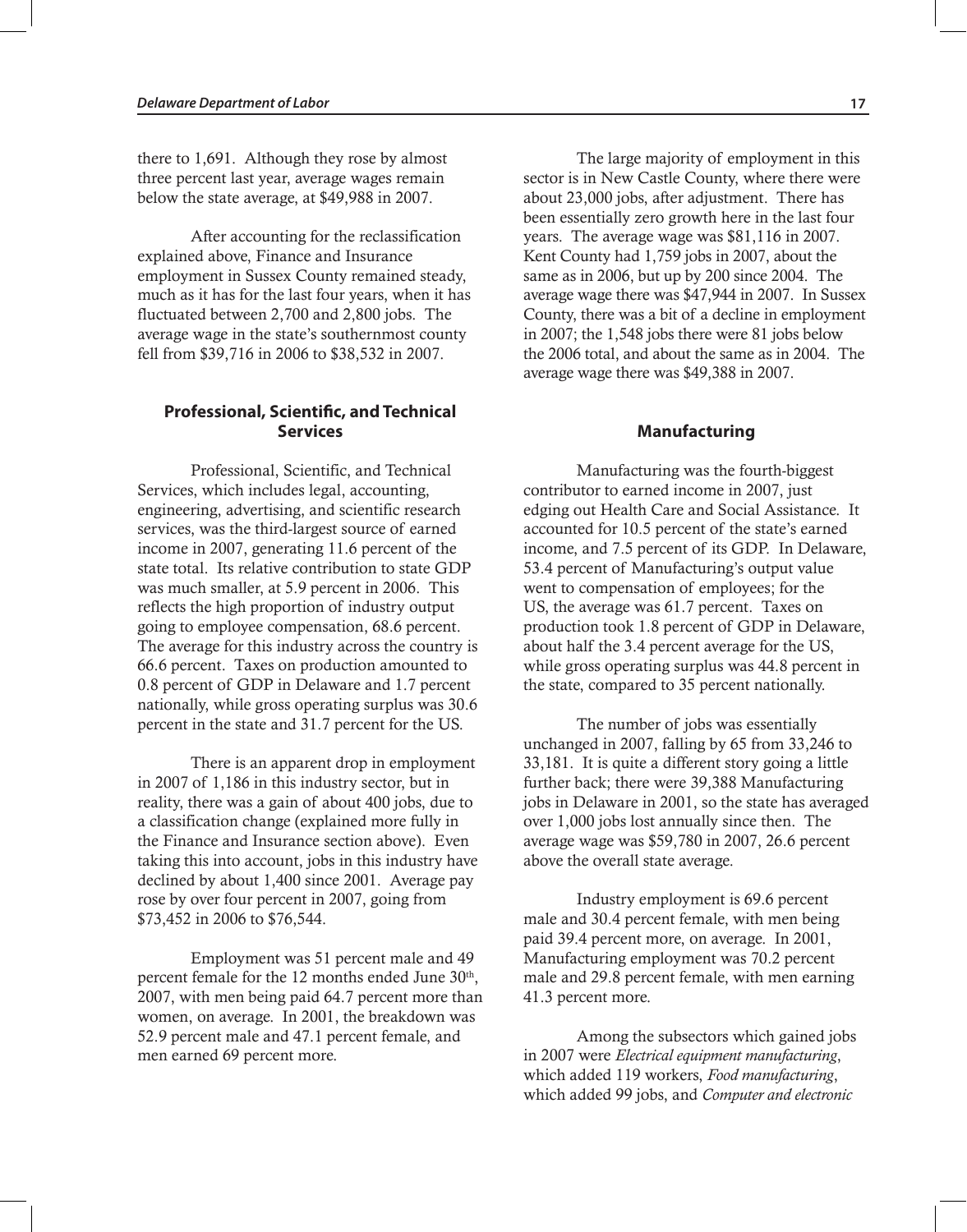*product manufacturing*, which added 89 jobs. Chief among the shrinking subsectors were *Transportation equipment manufacturing*, which shed 314 jobs, and *Plastics manufacturing*, which declined by 115 jobs.

The majority of Manufacturing jobs are found in New Castle County, although Sussex County is catching up. There were 16,393 jobs in New Castle County in 2007, a decline of 1,008 from the previous year and 2,256 jobs below the 2004 level. Almost two-thirds of the decline since then has been in *Chemicals manufacturing*, but it still remains one of the top three subsectors, along with *Transportation equipment manufacturing* and *Computer and electronic equipment manufacturing*. The average wage for all of Manufacturing in New Castle County was \$79,040 in 2007.

Kent County has by far the smallest number of jobs in this sector, with 3,661 in 2007, an increase of 84 over 2006. Manufacturing has declined here, too, over a longer period, losing 644 jobs since 2004. The average wage was \$48,376 in 2007. Manufacturing in Kent County is dominated by the *Food, Paper,* and *Fabricated metal* subsectors, each with about an equal share.

Manufacturing in Sussex County is dominated by *Food product manufacturing*, mainly poultry processing. There were 13,118 jobs in the entire Manufacturing sector in the county in 2007, an increase 895 jobs from the previous year. Manufacturing employment has increased pretty steadily there, with 1,544 jobs gained since 2004. The average wage was \$38,864 in 2007.

#### **Health Care and Social Assistance**

Health Care and Social Assistance generates 10.5 percent of Delaware's nonfarm income, and 5.1 percent of its state GDP. Compensation of employees accounts for 82.8 percent of the industry's GDP; the average across the US is 77.2 percent. Taxes on production take in 0.4 percent of GDP in Delaware and 1.2 percent nationally, while gross operating surplus

amounts to 16.8 percent of GDP within the state and 21.7 percent across the US.

This is now the largest industry in Delaware by number of jobs, having surpassed Retail Trade in 2007. Employment grew by 2,181 positions in 2007, to a total of 55,265. There has been a long period of growth for this industry in the state, with 8,800 jobs gained since 2001. The average wage was \$45,440 in 2007, 3.7 percent below the state's overall average.

Employment in Health Care and Social Assistance in the state is 80.5 percent female and 19.5 percent male, with men being paid 84.7 percent more, on average. In 2001, industry employment was 81.4 percent female, and men were paid 188.4 percent more than women. This large reduction in the pay disparity was most likely due to a relative increase in the number of women in practitioner positions, as opposed to the lower-paid support positions.

Most of the increase in employment was in New Castle County, where the majority of jobs are located. There were 38,306 jobs in this sector there in 2007, an increase of 1,574 over 2006. The average pay was \$48,652. Kent County saw faster relative growth, adding 557 jobs for a total of 7,977. Average pay there was \$35,116. The number of jobs in this sector actually declined slightly in Sussex County, falling by 32 to a total of 8,744. Average pay there was \$41,088.

There are four subsectors in this industry, and all gained in employment in 2007. The fastest growing was *Nursing and residential care facilities*, which added 664 jobs in 2007. This 8.0 percent gain brought total employment to 8,964. The average wage in this subsector was \$29,692. The other three grew at about the same rate, with *Hospitals* gaining 610 jobs to bring their total employment to 19,150. Average pay at Delaware hospitals was \$55,340 in 2007. *Ambulatory health care services* (practitioner offices) added 565 jobs in the state last year, increasing total employment to 16,328. Average pay was \$55,932. Finally, *Social assistance* employment also grew at a better than 3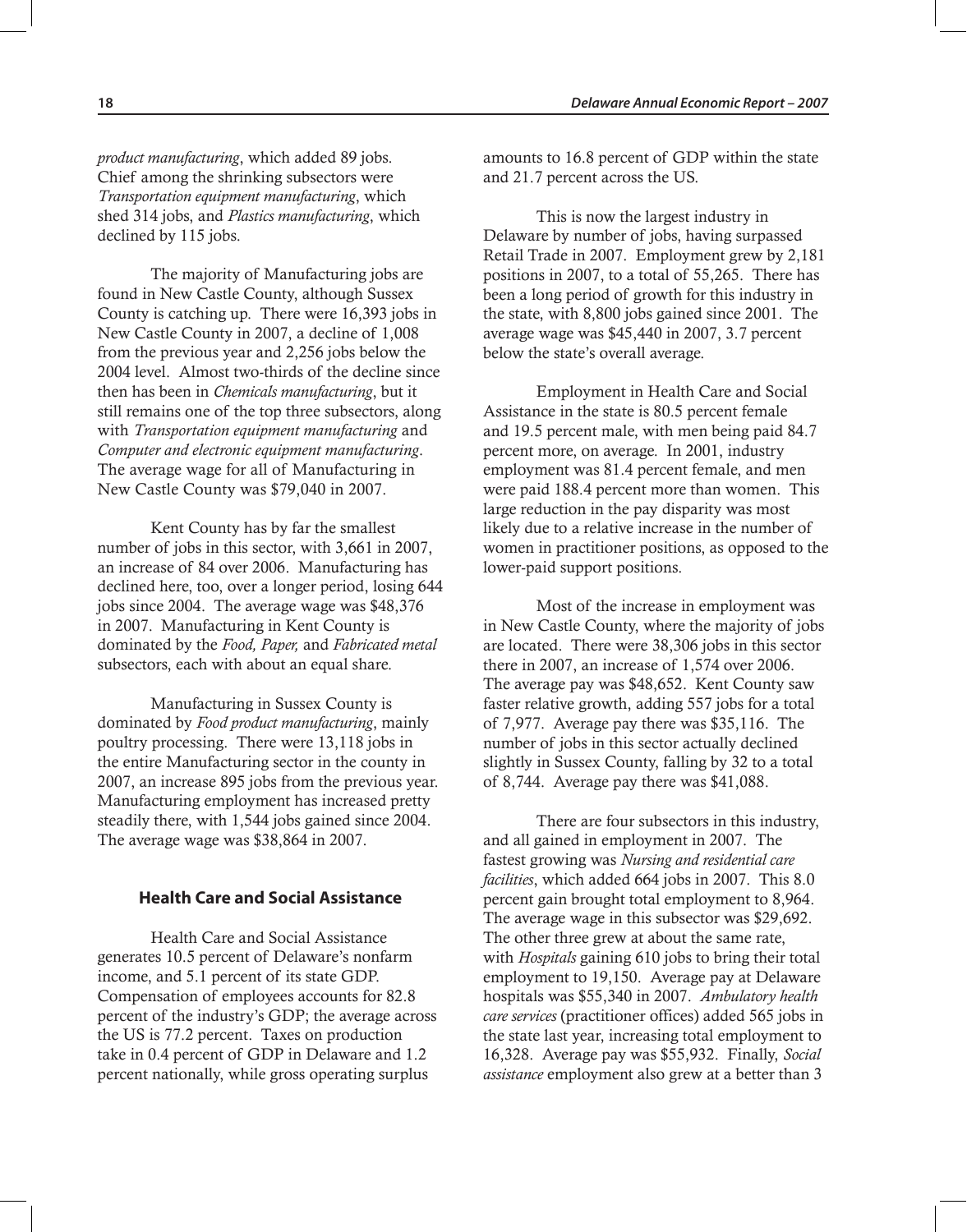percent rate, adding 343 jobs. Employment in this subsector was at 10,824 in 2007, and the average wage was \$25,140.

#### **Construction**

The Construction industry generated 6.5 percent of Delaware's nonfarm income in 2007 and 3.4 percent of the state's GDP in 2004, the latest year available for this industry. Employee compensation accounted for 70.2 percent of GDP, more than the 65.9 percent average for this industry in the country as a whole. The percentage going towards taxes was also higher in Delaware, at 1.6 percent versus 1.3 percent. Gross operating surplus was 32.8 percent for the US and 28.3 percent in Delaware.

Employment fell substantially in 2007, going from 30,803 jobs in 2006 to 29,017 jobs, a drop of 1,786, or 5.8 percent. This decline ended a period of job gains where nearly 5,000 jobs were added. There were 25,929 jobs in 2001.

Construction is a male-dominated industry, with 84.2 percent of the workers male and 15.8 percent female. Men are paid 34.5 percent more, on average. In 2001, employment in the industry was 87.5 percent male, 12.5 percent female, and men earned 39.7 percent more, on average.

The bulk of the state's construction jobs are in New Castle County, where there were 18,117 jobs in 2007, a decline of 776 from 2006. The average wage there was \$50,336 per year. Kent County has the fewest construction jobs in the state, at 4,377 in 2007, but it also lost the fewest jobs last year, dropping by 72 jobs. Wages averaged \$40,152 in Kent County in 2007. Sussex County had the largest percentage decline in Construction employment last year, when it fell by 12.1 percent. The 5,944 Construction jobs there paid an average \$36,372 in 2007.

#### **Retail Trade**

The Retail Trade industry contributed 6.2 percent of Delaware's nonfarm earned income in 2007 and 4.1 percent of its GDP in 2006. Almost two-thirds of industry GDP, 66.2 percent, went towards employee compensation, compared with 56.8 percent nationally. Taxes took 12.1 percent of GDP in Delaware, less than the 21.5 percent average across the US. Industry gross operating surplus was 21.7 percent in the state and the nation. Average annual pay at Delaware's Retail Trade establishments was \$25,452 in 2007.

Employment is about evenly split between genders, 50.9 percent female and 49.1 percent male. The average wage for men is 63.9 percent above the average wage for women. In 2001, industry employment was 51.3 percent female, 48.7 percent male. Men were paid 71.4 percent more than women on average then.

Chief among the retail subsectors gaining employment were *Health and personal care stores*, which added 214 jobs (5.5 percent growth), *General merchandise stores*, which added 182 jobs (1.9 percent growth), and *Motor vehicle and parts dealers*, which added 172 jobs (2.4 percent growth). The subsectors which declined in size were *Furniture and home furnishings stores*, which had a net loss of 113 jobs (3.7 percent drop), *Miscellaneous store retailers*, which dropped by 109 jobs (3.2 percent), and *Electronics and appliance stores,* which fell by 36 jobs (1.9 percent).

Retail Trade employment fared quite differently in each of the counties. In New Castle County, there was a net loss of 434 jobs in 2007, the second straight year of job losses there. Most of the decline was in *Food and beverage stores* and *General merchandise stores*. There were 32,085 jobs in this sector there in 2007. Kent County had a virtual explosion of retail jobs, adding 1,014 in 2007, an 11.2 percent growth rate. *General merchandise stores* and *Food and beverage stores* led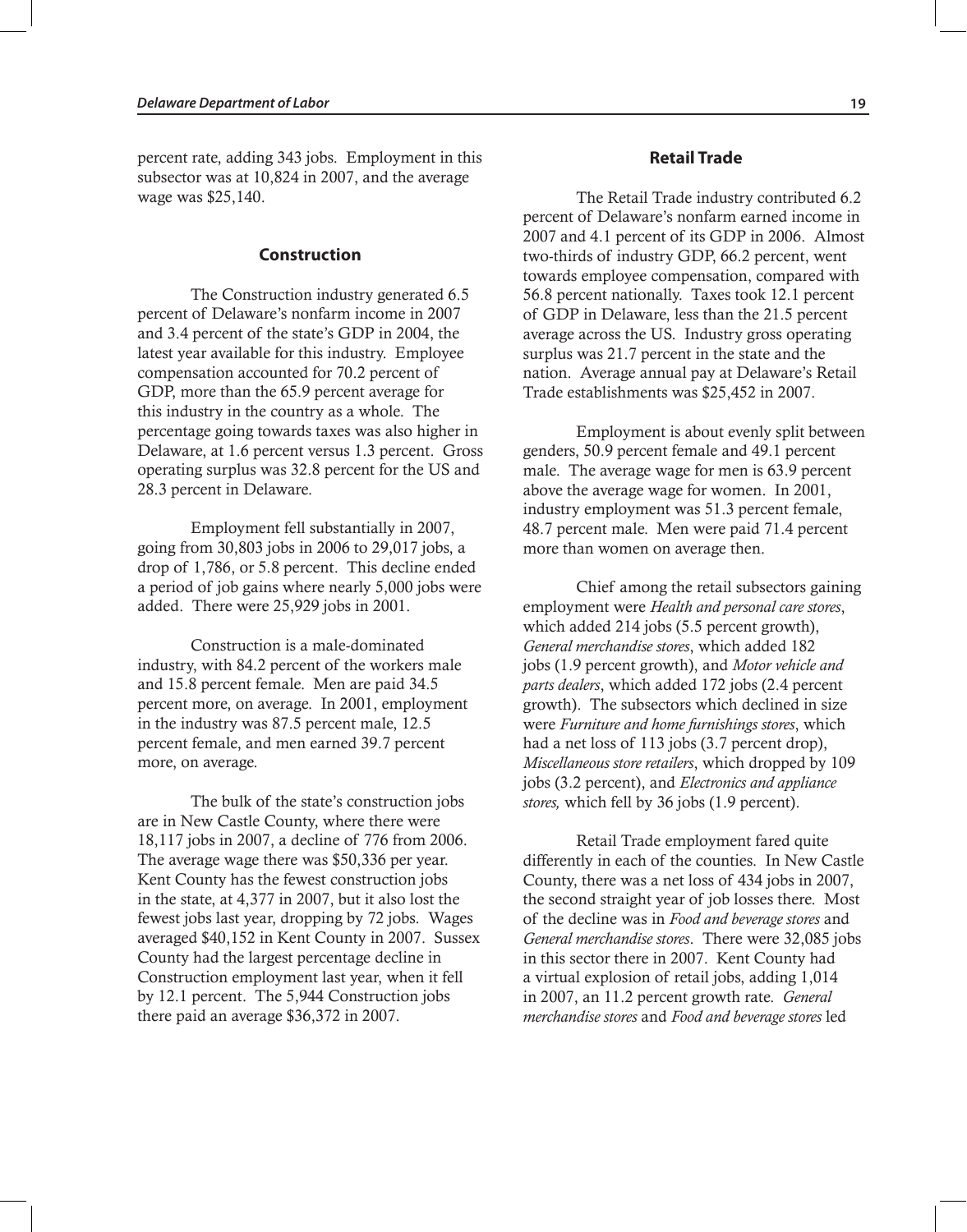the job gains there. Kent County has added 1,482 jobs in Retail Trade over the last three years, to get to a total of 10,098 jobs. The retail sector in Sussex County showed little change in the number of jobs, adding 53, for a total of 11,266. Here, gains in *Food and beverage store* and *Health and personal care store* employment were offset by losses at *General merchandise stores*.

#### **Wholesale Trade**

Wholesale Trade was the source of 4.5 percent of Delaware's nonfarm earned income in 2007, and 3.8 percent of its GDP in 2006. Employees receive 58.5 percent of industry GDP as compensation in the state, compared with 52.3 percent for the US. Taxes amounted to 19 percent of GDP in Delaware and averaged 22 percent for the nation. Gross operating surplus was 22.5 percent in the state and 25.6 percent in the US.

Women make up just over one-third of the industry's workforce, at 35.2 percent. Men were paid 5.9 percent more, on average. In 2001, less than one-third of the workforce, 32.7 percent, was female, and men earned 28.4 percent more than women, on average.

Employment declined by 239 jobs in 2007, leaving the sector with a workforce of 14,889. Average pay is high; at \$70,368 in 2007, it is 49.1 percent above the state's overall average.

There are three subsectors in Wholesale Trade, the more traditional *Merchant wholesalers of durable goods* and *Merchant wholesalers of nondurable goods*, and the newer *Wholesale electronic markets and agents and brokers*. Although the first two remain larger, it is *Wholesale electronic markets* which is growing, bucking the overall trend by adding 148 jobs (5.2 percent) in 2007. Total jobs in this subsector rose to 2,975 in 2007.

Most of the people in Delaware's Wholesale Trade sector work in New Castle County. There were 10,423 jobs there in 2007, 180 fewer than in 2006. The average wage there was \$76,864. Kent County had 1,566 jobs in the sector, 87 fewer than in 2006. The workers there received average pay of \$46,332 in 2007. Sussex County showed the only job growth in Wholesale Trade, adding 60 jobs to get to 1,399. Average pay there was \$45,268.

#### **Management of Companies and Enterprises**

The industry sector Management of Companies and Enterprises has no subsectors, but it consists of two different types of outfits: holding companies and corporate or regional managing offices. It generated 3.7 percent of Delaware's nonfarm earnings in 2007, and 4.8 percent of its GDP in 2006. The percentage of its GDP going towards employee compensation, 40.8 percent, was barely more than half the average for this industry across the US, which was 78.2 percent. Taxes in Delaware took 15.1 percent of this sector's GDP, compared to 1.6 percent for the nation. Gross operating surplus averaged 44.2 percent in Delaware and 20.1 percent in the US.

Men make up 53 percent of the industry's workers. They earn 44.6 percent more than women, on average. In 2001, women were the majority at 51.6 percent of the industry's workers. Men at that time were paid 59.7 percent more, on average.

Employment fell considerably in 2007, from 12,016 jobs to 11,405, a drop of 611 jobs, or 5.1 percent. The average pay of \$80,420 is 70.4 percent above the state's overall average. Almost all of the employment in this industry is located in New Castle County, where there were 11,096 jobs in 2007. Kent County had just over 100 jobs, while Sussex County was home to slightly fewer than 200.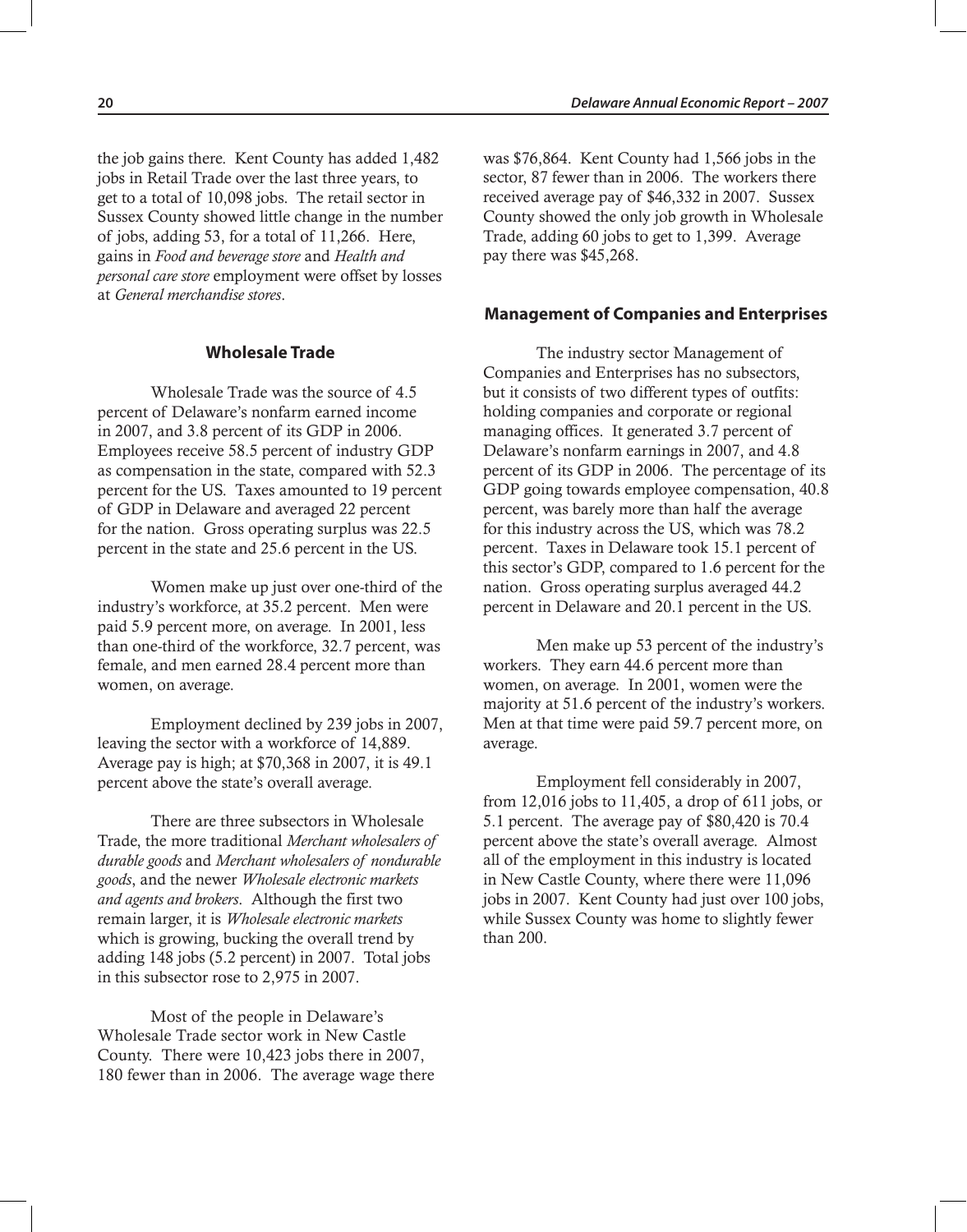#### **Administrative and Waste Services**

This industry sector, whose full title is Administrative and Support and Waste Management and Remediation Services, was responsible for 3.3 percent of Delaware's nonfarm earned income in 2007, and 1.8 percent of its GDP. Nearly three-quarters, 74.8 percent, of its GDP goes towards employee compensation, compared with 72.5 percent nationally. Delaware taxes take 0.8 percent of industry GDP; the average is 2.5 percent across the US. The gross operating surplus percentage was similar, at 24.5 percent of GDP in Delaware and 25 percent in the US.

Employment is 46.5 percent female and 53.5 percent male, with average earnings for men 29.3 percent higher. In 2001, women made up 47.1 percent of the workforce, while the men were paid 34.8 percent more.

Employment fell slightly in 2007, dropping by 154 jobs to a total of 23,681. The average pay in this industry is on the low side; at \$30,676, it is 35 percent below Delaware's overall average.

The *Waste management and remediation services* subsector is the smaller one by far, with 1,028 workers in 2007. It does, however, have a higher average wage, at \$44,184. The much larger *Administrative and support services* subsector includes functions such as temporary help services, telephone call centers, travel agencies, janitorial services, and landscaping. It had 22,652 workers in the state in 2007, earning an average of \$30,064.

New Castle County has the bulk of this industry's employment, with 17,383 workers in 2007, 485 fewer than in 2006. The average wage there was \$32,264 in 2007. Kent County was the only one to gain jobs, it added 49, but it remains smallest, with 2,312 jobs. Average pay there was also the lowest of the three counties, at \$27,144. Sussex County shed 86 jobs in this industry in 2007, ending with 2,655 jobs. The average wage there was \$34,972.

#### **Other Services**

The industry sector Other Services generated 2.8 percent of the state's nonfarm earned income in 2007, and 1.7 percent of its GDP in 2006. Nearly two-thirds (64.3 percent) of its GDP goes to paying its workers. This is lower than the national average of 70.5 percent. The tax take was over twice as high in Delaware, at 14.6 percent of industry GDP, versus 7.2 percent for the nation. Gross operating surplus percentages were similar, 21.1 percent in Delaware and 22.4 percent for the US.

Industry employment is majority female, with 55.2 percent of the workers being women. The average wage for men is 56.5 percent above that of women. In 2001, women made up just over half of all workers, at 50.4 percent, and men were paid 24.9 percent more.

The number of jobs grew by 142 in 2007, going from 13,299 to 13,441. Average pay is 42.9 percent below Delaware's overall average, at \$26,956 in 2007.

As the name suggests, this industry sector is made up of largely unrelated industries which don't fit in well anywhere else. It has four subsectors: *Repair and maintenance*, *Personal and laundry services*, *Religious, grantmaking, civic, professional, and similar organizations,* and *Private households*. *Repair and maintenance*, which includes automotive, appliance, machinery, and shoe repair services, had a total employment in the state of 3,596 jobs in 2007, down by 109 from 2006. The average pay across these varied fields was \$37,384. *Personal and laundry services*, which includes beauty salons, funeral homes, dry cleaners, and parking garages, had a total of 4,301 workers in 2007, up by 65 from 2006. Average pay in this subsector was \$22,564 in 2007. The subsector *Religious, grantmaking, civic, professional, and similar organizations,* which pretty well describes its component industries, grew by 168 jobs in 2007, to a total of 4,782. Average pay there is \$23,720. There were 762 jobs reported at *Private households* in 2007, up from 745 in 2006. The average pay in this subsector is \$22,856.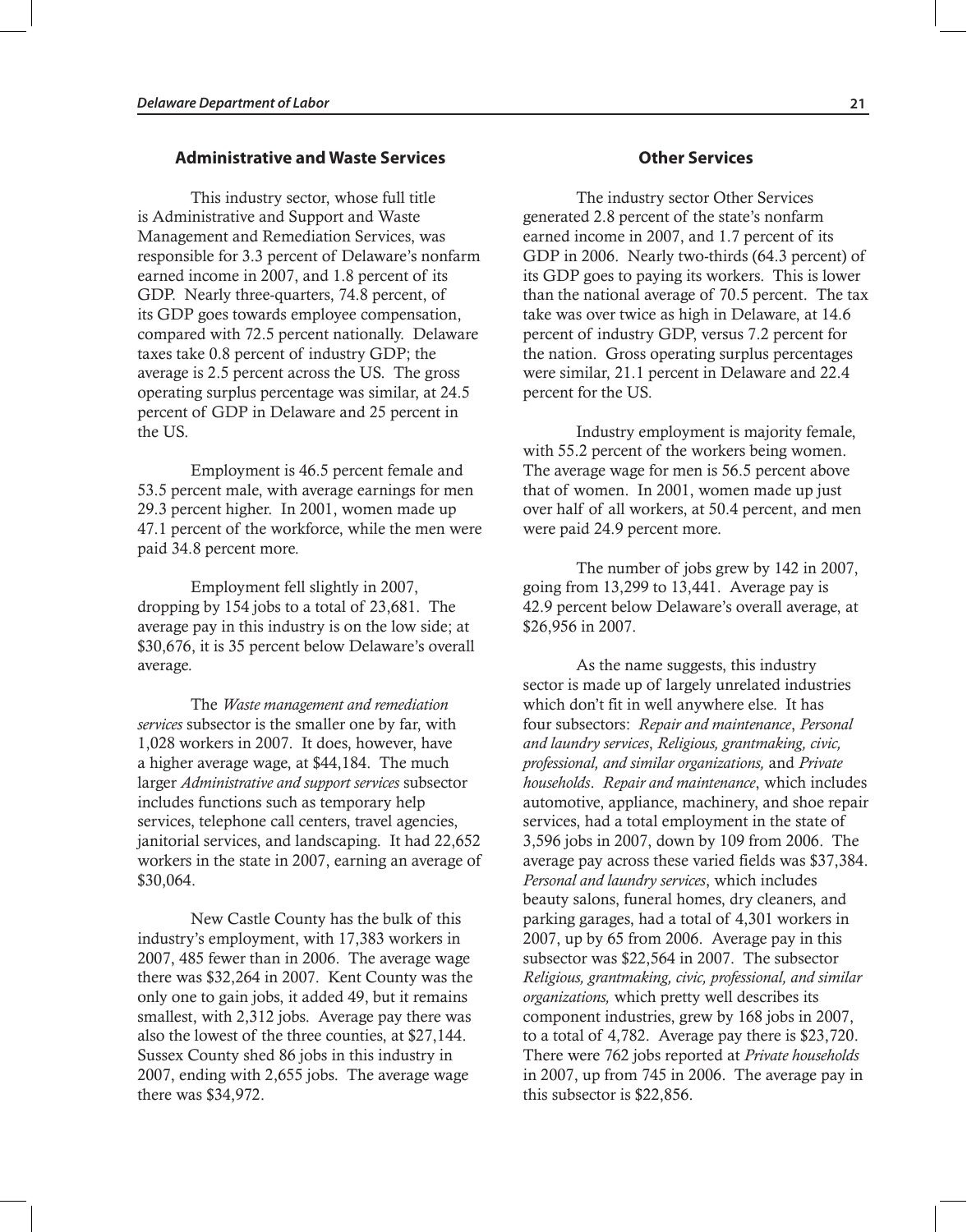Most of the employment, along with the highest wages, can be found in New Castle County, where there were 9,062 jobs in this sector, paying an average of \$28,636 in 2007. Employment fell by 24 jobs from 2006 levels. Kent County was the only one with job growth, adding 151 jobs to get to 1,853. The average wage was \$22,960. Employment in Other Services fell marginally in Sussex County, where there were 2,366 jobs, 11 fewer than in 2006. The average wage there was \$22,556.

#### **Accommodation and Food Services**

Accommodation and Food Services generated 2.5 percent of Delaware's nonfarm earned income, and 1.7 percent of its GDP. Compensation of employees took up 70.7 percent of industry GDP, compared with 63.3 percent for the US as a whole in this industry. Taxes accounted for 6.4 percent of GDP in Delaware and 12 percent in the US, while gross operating surplus was 22.9 percent of GDP in the state and 24.7 percent in the nation.

The majority of workers in this sector are female, at 55.7 percent. Average wages for men are 39.2 percent above those of women. In 2001, women made up a slightly smaller majority, at 54.1 percent, and there was a slightly smaller gap between earnings by gender. Men were paid 35.6 percent more than women in this industry in 2001.

Accommodation and Food Services is Delaware's fifth-largest industry in terms of employment, but only its eleventh-largest in terms of personal income generation. This is due to the low average wages in the industry; at \$16,852 in 2007, the average wage is 64.3 percent below the overall state average. There were 32,602 jobs in the industry in 2007, 404 more than in 2006. This 1.3 percent annual growth rate was well above the overall employment growth rate for the state.

There are two subsectors in this industry, *Accommodation*, which includes lodging from luxury hotels through campgrounds, had 2,968

workers in 2007, an increase of 35 over 2006. They earned an average of \$19,568. *Food services and drinking places* includes fast food and fullservice restaurants, as well as caterers and bars. It is about ten times as large, with 29,634 workers in 2007, up by 369 from 2006. The workers there received an average of \$16,580 in pay.

New Castle County has most of the jobs, with 19,145 in 2007, 311 more than in 2006. Average pay there is \$18,025, and jobs are up by just over 1,000 since 2004. Kent County has the fewest jobs in this industry, with 4,741, but it grew the fastest, adding 225 jobs in 2007. Average annual pay in Kent County is \$12,842. Sussex County had 8,607 jobs in 2007, but employment in this industry has stagnated there recently, dropping by 146 jobs in 2007 and down by 55 jobs since 2004. Average pay there is \$16,356.

#### **Transportation and Warehousing**

Transportation and Warehousing was responsible for 2.2 percent of Delaware's earned nonfarm income and 1.2 percent of its GDP. Three-quarters of industry GDP goes towards employee compensation, which is substantially more than the 65.2 percent nationally. Taxes take 2 percent of GDP in the state and 5.4 percent across the nation. Gross operating surplus is higher elsewhere, at 29.3 percent for the US and 22.9 percent in Delaware.

Employment in the industry is 71 percent male and 29 percent female, with the men earning an average 56.5 percent more. In 2001, there were even fewer women, 23.9 percent, and the wage gap was a little larger, at 57.6 percent.

Growth in Transportation and Warehousing employment was 1.7 percent in 2007, with the 241 jobs added bringing total employment to 14,069. The industry average wage of \$40,348 is 14.5 percent below the overall state average.

There are 11 subsectors in this industry but most of them either have very little employment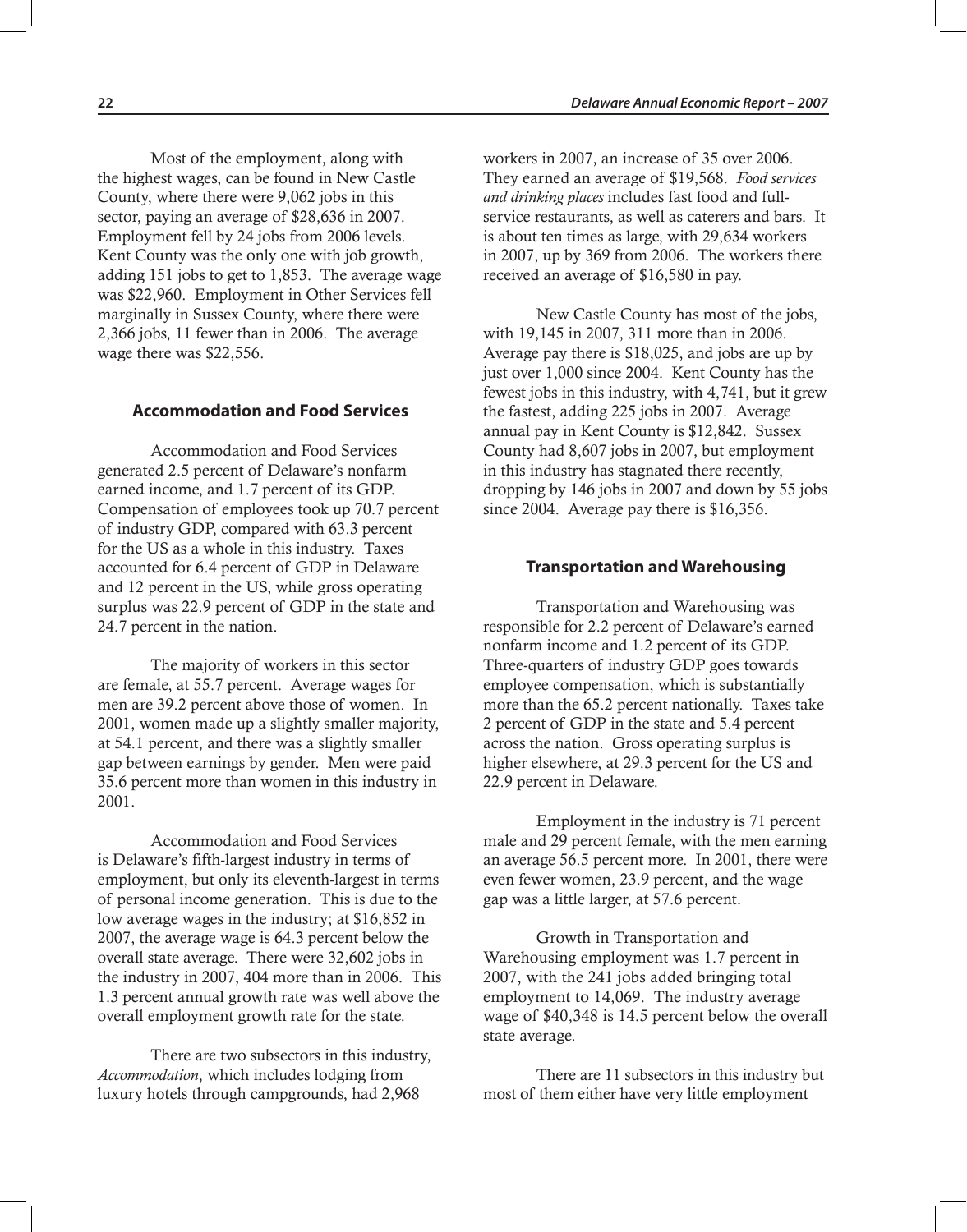in Delaware, or are mostly government-owned. Two major subsectors, *Truck transportation* and *Warehousing*, moved in opposite directions in 2007. *Truck transportation* gained 121 jobs, a solid 4.2 percent. There were 2,991 jobs based throughout the state in this subsector, paying an average wage of \$40,348. *Warehousing* lost 194 jobs, a decline of 7.8 percent. There were 2,281 jobs at an average wage of \$38,744 in this subsector in 2007.

Job growth in Transportation and Warehousing in 2007 was concentrated in New Castle and Sussex Counties, with Kent County losing jobs. There were 9,145 jobs in this sector in New Castle County, up 205 from 2006, but still down by about 250 jobs from 2004. Average wages here were \$43,604. Kent County saw 177 jobs lost, leaving 2,523 jobs at an average wage of \$34,588. Sussex County added 209 jobs, a substantial 9.1 percent gain. This sector has grown by 433 jobs here since 2004. There were a total of 2,288 jobs in 2007 at an average wage of \$33,744.

#### **Information**

The industry sector Information, which includes newspaper publishing, cable television, and data processing, generated 1.9 percent of Delaware's nonfarm earned income in 2007, and 1.8 percent of its GDP. It is a fairly capitalintensive industry, with employee compensation claiming 41.6 percent of industry GDP, a little less than the 43.2 percent national average. Taxes took 3.2 percent of GDP in Delaware and 7.6 percent in the US, while gross operating surplus was 55.1 percent in the state and 49.1 percent in the nation.

Workers in Information are 57.1 percent male, 42.9 percent female, with the men enjoying 25.6 percent higher average earnings. In 2001, industry employment was 54.6 percent male, and the average wage for men was 32.1 percent higher than that of women.

There were 7,119 jobs in the industry in 2007, 206 more than in 2006, a 3 percent increase. The average wage was \$55,144, 16.8 percent above Delaware's overall average. The subsector *Internet service providers and data processing*, where the average pay is much higher at \$77,532, lost 75 jobs in 2007. Employment there stands at 1,707 workers.

There were employment gains in Information in all three counties in 2007. New Castle County added 124 jobs to bring total industry jobs there to 5,616. However, this number is still lower by nearly 300 than the 2004 total. Average wages in the Information sector there were \$56,840 in 2007. Kent County increased its job total to 919 by adding 41 jobs. Average wages there are \$50,288. Sussex County had the largest percentage gain, adding 32 jobs for a total of 515. Average pay is lower there, at \$40,132.

#### **Real Estate and Rental and Leasing**

This industry sector generates 1.8 percent of Delaware's nonfarm earned income, and 11.8 percent of its GDP. How an industry ranks  $14<sup>th</sup>$ out of 20 in income and 2nd in GDP merits some explanation. Much of this industry's output value (GDP) comes from the imputed rental value of residential homes. An owner-occupied home which could be rented for \$2,000 per month generates that much in housing value, which is counted as GDP in the Real Estate and Rental and Leasing industry sector. No income is actually generated, so GDP far exceeds income. The national average for this sector is 2.5 percent of all nonfarm earnings and 12.8 percent of GDP, so Delaware is not far from the US average here. The very high capital content of output means that employee compensation is a very low percentage of GDP: 4.5 percent in Delaware and 6.5 percent in the US. Taxes, which include residential property taxes, are 8.2 percent in Delaware and 13.9 percent in the nation. Gross operating surplus comes to 87.3 percent of GDP in the State and 79.6 percent in the US.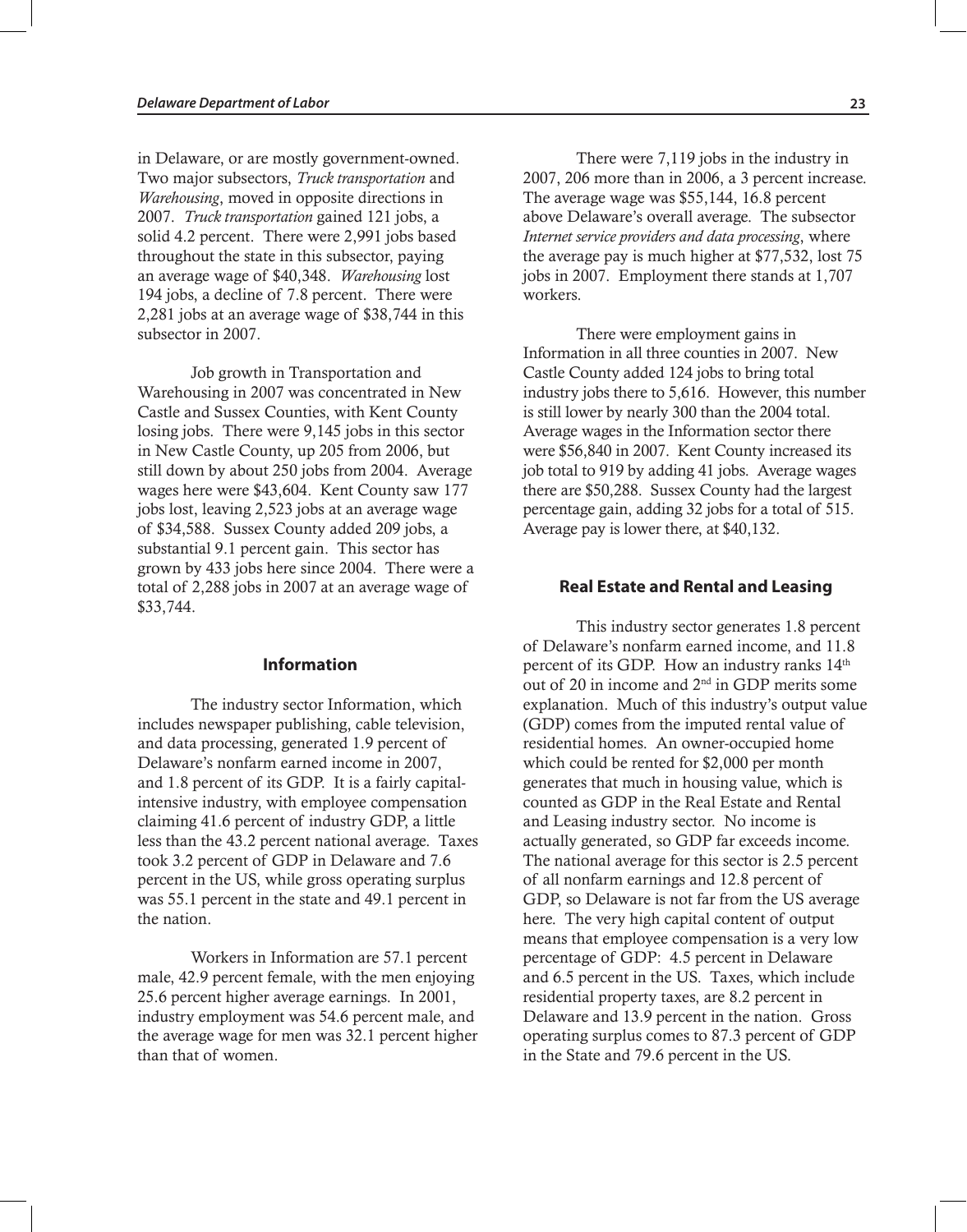Industry employment is majority male, 56.6 percent, to 43.4 percent female. Average wages are 36.4 percent higher for men. In 2001, 44.5 percent of the workers were women and 56.5 percent men, and the men were paid 40.2 percent more, on average.

This industry includes residential and nonresidential building sales and leasing. It also includes car rental, consumer goods rental, and equipment rental. Total employment in Delaware was 6,787 in 2007, an increase of 171 jobs over 2006. The average wage was \$39,948 in 2007. The subsector *Real estate* accounted for 5,013 of the total jobs and 125 of the 2007 annual job gain.

All of the employment gains in this industry were in New Castle County, as the southern two counties largely cancelled each other. New Castle County added 177 jobs to bring the total there to 4,051. Average pay was \$43,760. Kent County's job total was 656 in 2007, 33 above the 2006 level. Average pay is the lowest of the three counties at \$32,100. The industry in Sussex had 1,783 jobs in 2007, a decline of 37 from the previous year. Average pay there is \$34,776.

#### **Agriculture**

From an economic statistics standpoint, Agriculture is unique. The US Bureau of Labor Statistics establishment employment programs specifically exclude most agricultural employment. The state Unemployment Insurance (UI) records, from which the Delaware industry employment figures in this report are derived, also exclude most agricultural employment. The Bureau of Economic Analysis national income product accounts, the source of GDP and personal income data in this report, while including farm output, count it separately from other industries. If we add Delaware farm income to income from the forestry, fishing, and agricultural support sector (as is commonly done), the combined income represents 1.1 percent of the total earned income in the state. This would

place Agriculture 16th out of the 20 industry sectors. Delaware farm GDP was \$430 million in 2006, 0.7 percent of the state's \$59.6 billion total GDP. For the nation as a whole, farm income was also 0.7 percent of national GDP. Employee compensation took up only 8.6 percent of farm GDP in the state, versus 23.7 percent nationally; presumably, income accruing to farm owners is a higher percentage in Delaware. Net taxes were a negative \$55 million in the state, as subsidies of \$61 million far outweighed tax revenue. These subsidies amounted to 12.8 percent of state farm GDP, lower than the 14.3 percent national average. Due to the subsidies, gross operating surplus amounted to 104 percent of GDP in the state; they were 83.6 percent of national farm GDP.

Employment in the portions of Agriculture covered by the state UI program amounted to only 1,307 jobs in 2007. For a better estimate of total sector employment, we must turn to other sources. The monthly survey used to help calculate national and state unemployment rates includes an estimate of total agricultural employment. Due to the small sample size in Delaware (approximately 900 households), monthly and even annual estimates contain considerable statistical variability. A three-year average is more reliable. For the years 2005-2007, the CPS estimate was 4,196 agricultural workers. This is corroborated by the American Community Survey, a separate survey conducted by the Census Bureau also, which finds 4,134 agricultural workers in the state in 2006. Employment in Agriculture is a little less than one percent of state total employment.

#### **Arts, Entertainment, and Recreation**

The Arts, Entertainment, and Recreation industry sector generated 1.0 percent of Delaware's nonfarm earned income in 2007 and 0.6 percent of its GDP. Over two-thirds, 68.5 percent, of its GDP went to employee compensation, more than the 59.3 percent national average for this industry. Taxes were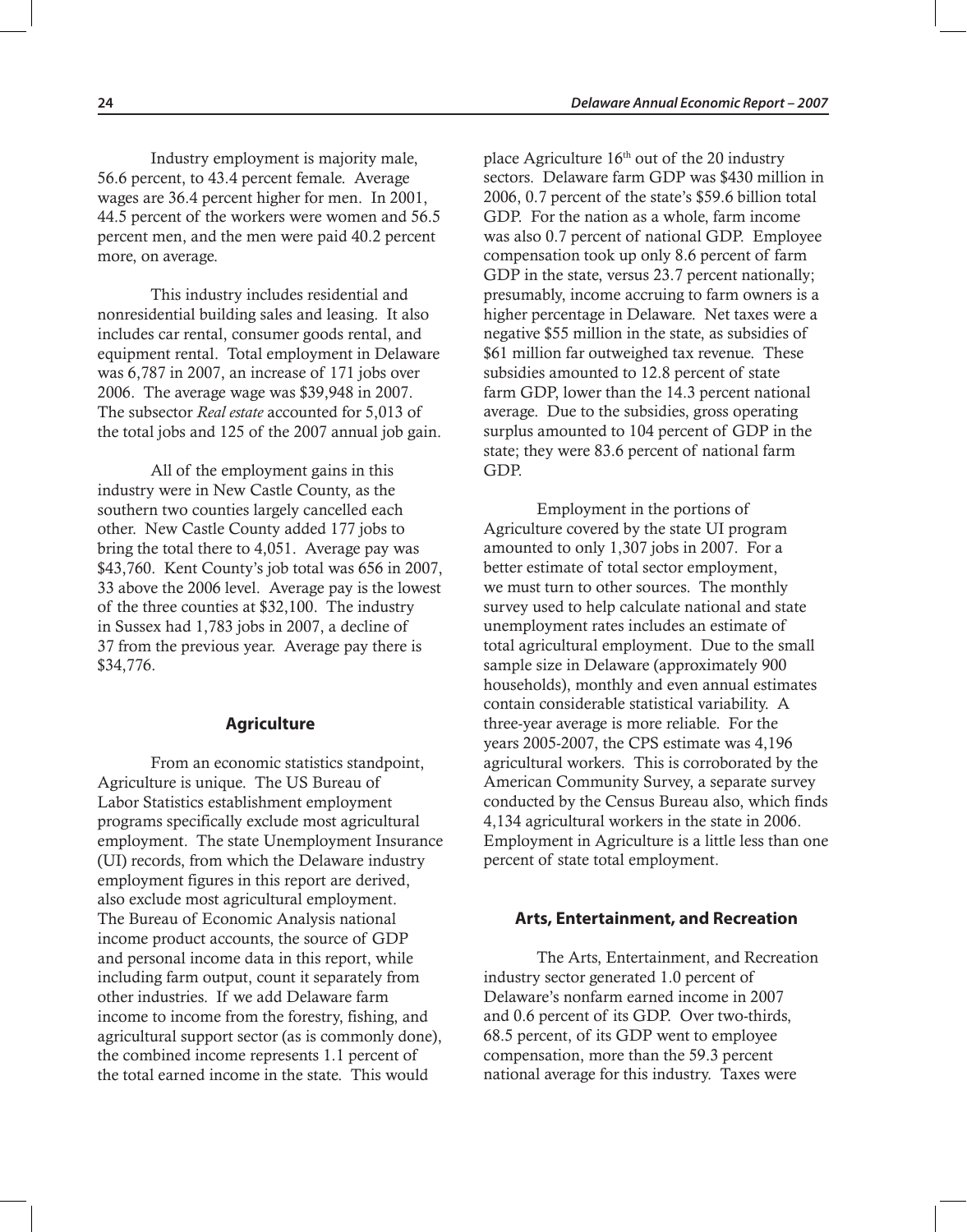much lower in Delaware, at 1.7 percent of GDP versus 10.5 percent for the US. Gross operating surplus rates were similar, 29.9 percent in the state and 30.3 percent in the nation.

Employment is just over half female, at 50.8 percent. Average wages for men are 42.4 percent above those of women. In 2001, women made up 46.5 percent of the workers and men were paid 52.6 percent more, on average.

There were substantial job losses in this sector in 2007, as employment fell by 633 jobs (7.1 percent) to a level of 8,266. Average pay is low; at \$23,892, it is 49.4 percent below the overall state average. There are three subsectors in the industry: *Performing arts, spectator sports, and related industries*, *Museums, historical sites, and similar institutions*, and *Amusement, gambling, and recreation industries*. This third subsector has over 80 percent of the overall industry's employment in Delaware.

Most of the job losses came in Kent County, where employment fell by 547 jobs (19.5 percent). The remaining 2,265 jobs there pay an average annual wage of \$24,032. The number of jobs fell in New Castle County, also, but not as precipitously. The 5,070 jobs there were 139 fewer than in 2006. Average pay in New Castle County is \$24,476. There were 46 jobs gained in Sussex County, but the total number remains lower than in the other two counties, at 913. Average pay there was \$20,484 in 2007.

#### **Educational Services**

Educational Services generated 1.0 percent of Delaware's nonfarm earned income in 2007 and 0.5 percent of its GDP. It is important to note that this is for private firms only; public schools and universities are not included in the industry income and GDP data (they are included under Government), but the employment data below do include public as well as private institutions. Employee compensation takes up 87.8 percent of industry GDP in the state and 88.7 percent in the nation. Taxes are a similar 1.1 percent in Delaware and 1.2 percent in the US,

while gross operating surplus is a little higher in Delaware, 11.5 percent to the US' 10.1 percent.

Two-thirds (67 percent) of the employees in the industry (including public sector employees) are women, but average wages for men are 21.8 percent higher than those of women. In 2001, 70 percent of the jobs were held by women and average earnings for men were 14.6 percent above those of women.

Most of the employment in Educational Services is at local government institutions, mostly public elementary and secondary schools. They employed 17,320 workers in 2007, at an average wage of \$46,516. State government schools, which include charter schools, community colleges and public universities, had 9,693 employees at an average wage of \$52,936. Private institutions employed 4,400 workers; the average at these schools was \$36,192. Overall, the number of jobs in this sector rose by 195 (0.6 percent), to a total of 31,413 in 2007.

All of the job growth in 2007 came in Sussex County, where 287 jobs were added, bringing the total there to 4,818. Average wages were \$40,440. Kent County employment was essentially flat, dropping by 3 jobs to 6,011. Average wages were a little lower there, at \$39,772. New Castle County had 20,568 Educational Service jobs in 2007, 94 fewer than in 2006. The average wage there was \$50,740.

#### **Utilities**

The Utilities sector, which includes power generation and distribution, along with water supply and waste treatment, contributed 0.9 percent of Delaware's nonfarm earnings, and 1.8 percent of its GDP. Compensation of employees took up 23.7 percent of industry GDP, compared with 22.2 percent nationally. Taxes were 8 percent of GDP in Delaware and 16.6 percent in the US, while gross operating surplus was 68.2 percent in the state and 61.2 percent in the nation.